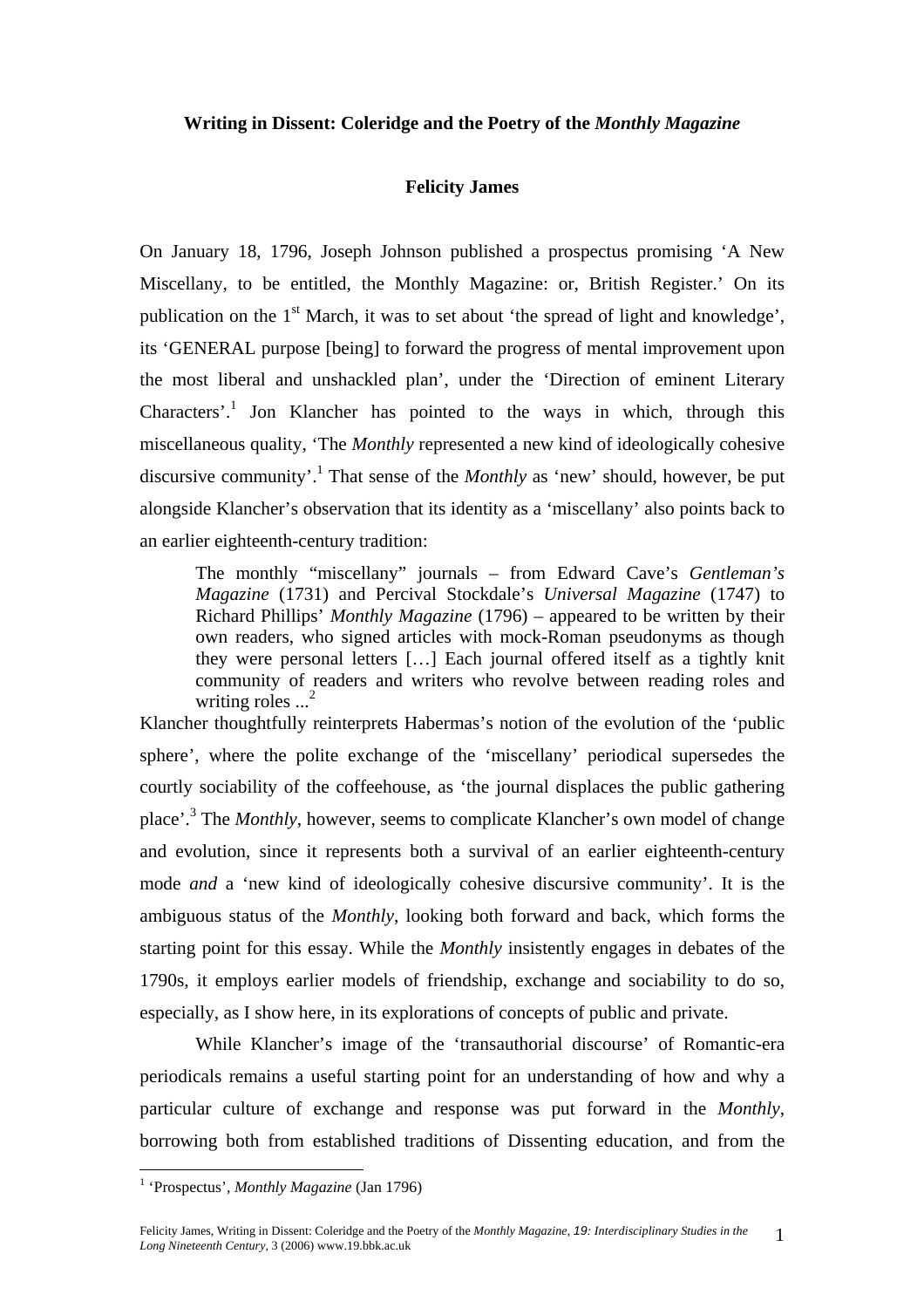literature of sensibility, the essential fragility of such a construct also needs to be borne in mind. We need to ask how an individual author might feel about participating in such a collective, 'transauthorial' enterprise, and how it might be questioned from within. This essay, then, while it builds on Klancher's subtle readings of the ways in which the *Monthly* encourages readerly participation, seeks to challenge his portrayal of it as an 'ideologically cohesive' periodical. Instead, I read the *Monthly* as a site of ongoing debate and argument, where reader and writer do not so much exchange roles as contest them, and where notions of public and private are constantly questioned.

To do so, I want to turn to the figure behind another miscellany also published for the first time on March 1<sup>st</sup>, 1796: S. T. Coleridge. His *Watchman*, headed by the blazing motto, 'That all may know the Truth, and that the Truth may make us free!', bore a similar emphasis on 'the diffusion of knowledge'. As editor of a journal broadly similar in outlook, a supporter of the *Monthly Magazine*, and a contributor to its poetry section, Coleridge allows us a particularly interesting insight into the complex construction of the periodical 'voice' in the late eighteenth century. Simultaneously showing great interest in, and support for, the kind of ideology put forward by the *Monthly*, he also wants to mark out his difference as a poet: his individuality in the face of the 'transauthorial'.

This fractured and difficult relationship between the individual and the periodical voice both reflects and helps to shape major political, cultural and social debates of the 1790s. As Coleridge negotiated his individual role within the larger context of the periodical he was also, like so many other writers of the period, struggling to articulate his own social stance, to work out a way between retreat and engagement, and to reconcile concepts of private affection, sympathy, and wider benevolence. These issues keenly concerned him as individual, as poet, and as contributor to the *Monthly*, since his negotiations with concepts of retreat and privacy versus engagement and the public sphere were enmeshed with his participation and his self-presentation in periodical culture. This key debate, in different forms, has long been a staple of Romantic criticism: ranging from M. H. Abrams' discussion of the way in which the privacy of the Romantic lyric works toward spiritual selfrenewal, to Majorie Levinson's famous description of the 'suppression of the social' in 'Tintern Abbey'.<sup>[4](#page-20-3)</sup> More recent Romantic critical approaches have sought to read Romantic social engagement from a different angle, either in terms of poetic style or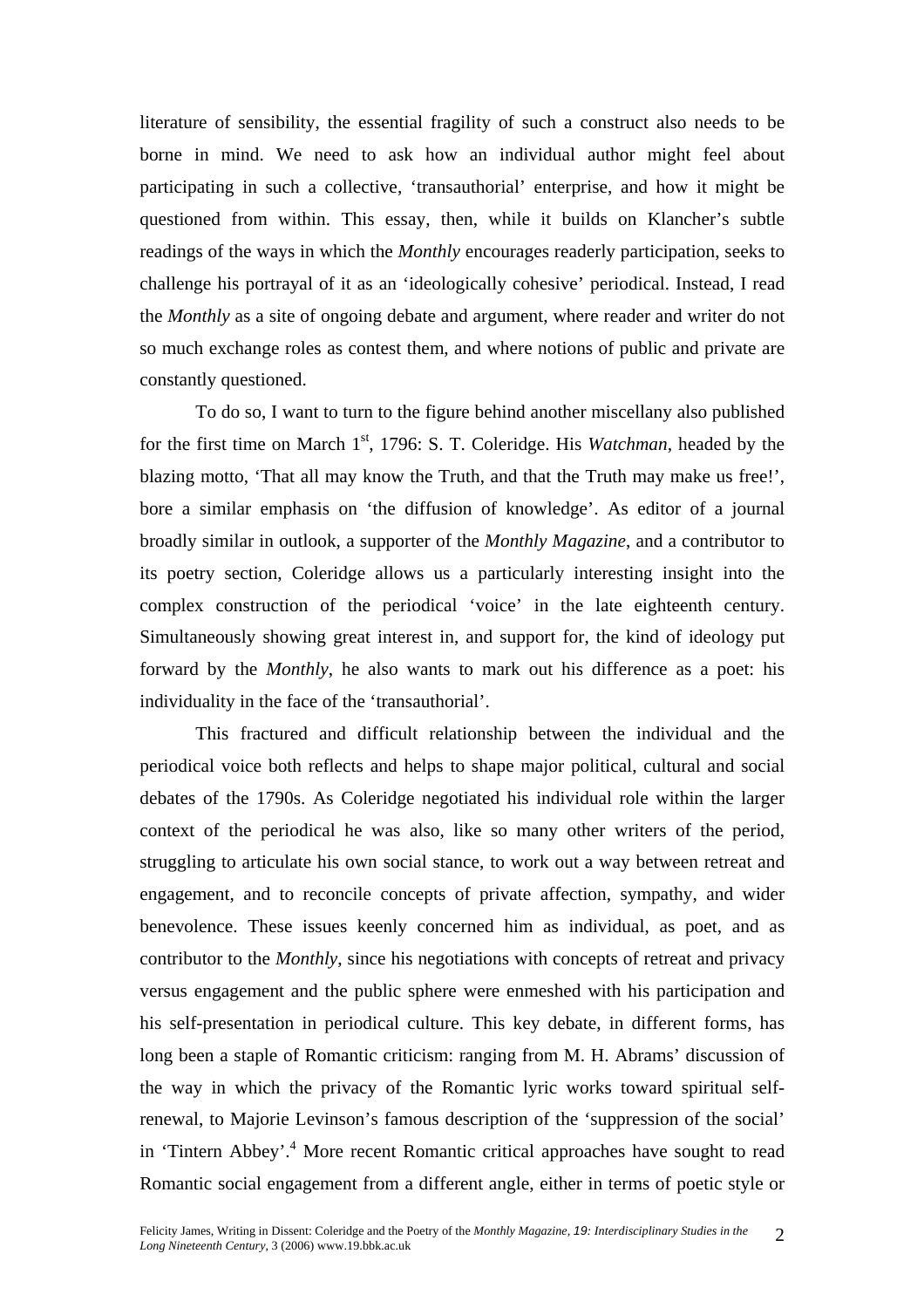of interaction and collaboration with others. Sarah Zimmerman's thoughtful recasting of the Romantic lyric, for example, emphasises 'the subtle indirection of the mode's capacity for social engagement'.<sup>[5](#page-20-4)</sup> Clara Tuite and Gillian Russell, introducing the essay-collection *Romantic Sociability*, similarly challenge what they term

Romanticism's traditional identification with the lone poet, withdrawn into productive introspection, with individualism rather than collective activity, and with the cultivation of the authentic rather than the performative self.<sup>[6](#page-20-5)</sup>

Instead, they argue, uncovering patterns of sociability and exchange in the Romantic period helps us to recognise the ways in which the 'two-phase model of the public sphere' put forward by Habermas can be re-read. Romantic sociable culture, they contend, 'does not suggest a simple eclipse of the coffee-house model of the public sphere but what might be described as its apotheosis as critique'.<sup>[7](#page-20-6)</sup> This new approach provides a very useful starting point for a reading of the ways in which the *Monthly* might both continue and challenge earlier models of engagement and exchange, thematically and formally.

I focus my discussion particularly on its poetry pages, where questions about the role of the poet in relation to the individual reader and to wider society are frequently raised, in terms both of subject matter and form. The sonnet-form, for example, is repeatedly employed and, moreover, challenged through parodic rewriting by Coleridge and others, as I discuss at length in the third section of the essay. The way in which the sonnet is thus interrogated is a particularly fascinating one in the context of the periodical, and, specifically, the *Monthly*. On one level, parody allows the *writer* to challenge and unsettle the grounds of his or her participation in the 'transauthorial' voice of the periodical – parodies are, in the words of Cyril Connolly, 'a womb with a view', a protective defence for the writer uncertain of audience reaction. On another level, the *reader* of the *Monthly*, through the humour of the parody and through the miscellaneous format of the periodical, is also invited to question the relationship between the introspection of the poetry of sensibility and the issues of social engagement dealt with elsewhere in the periodical.

Secondly, I argue, the dialogue between writer and periodical which underpins my essay finds a loose parallel in the relationship between literature and the press. The two concepts, of the individual writer and of the periodical, are constantly in dialogue, but also, sometimes simultaneously, in conflict. Coleridge's 'Nehemiah Higginbottom' sonnets, for example, published in November 1797, are usually discussed in strictly literary terms, reflecting his relationship with Charles Lamb and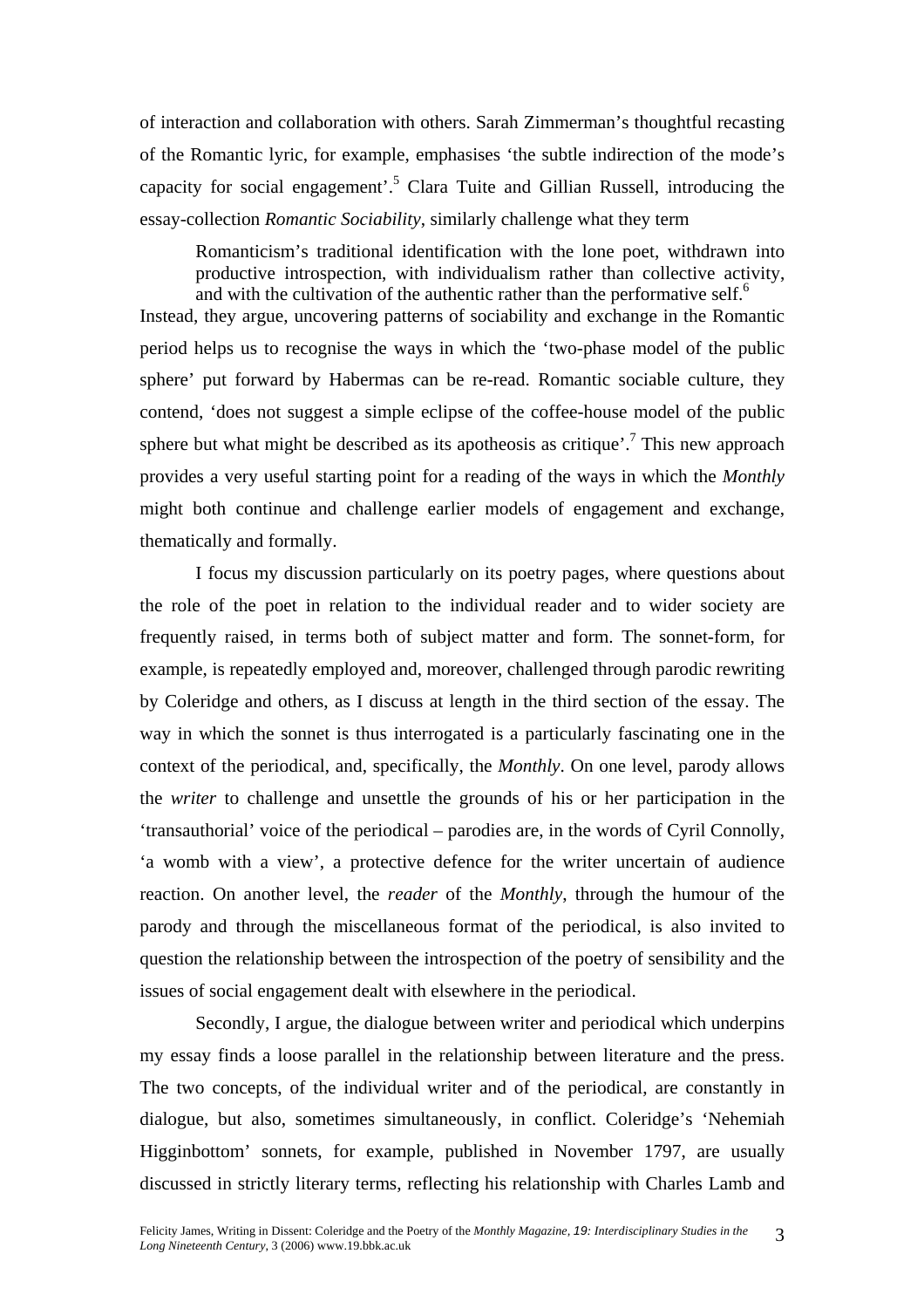Charles Lloyd; rarely, if ever, are they placed in the context of the press, of the lively atmosphere of exchange and debate fostered by its publisher Johnson, its founder Richard Phillips, and the editor John Aikin in the *Monthly*. I therefore want to resituate these sonnets in the context of the periodical, and in doing so to illuminate what Laurel Brake and Julie Codell have characterised as 'the encounters' of the press: to reconstruct not one 'transauthorial' identity, but instead 'the multi-vocal discourse of periodical texts by editors, writers, and readers'.<sup>8</sup> This is a particularly appropriate concept to apply to the *Monthly Magazine*, characterised by the miscellaneous quality produced by the multiple 'Original Communications' and 'voluntary contributions' solicited by Johnson and Phillips and directed, although not, as we will see, entirely controlled, by Aikin.

## I

## The *Monthly Magazine*

The *Monthly* was astutely aimed at a particular readership, which it was simultaneously helping to create: in the words of Marilyn Butler, it 'high-mindedly projected an ideal of liberal, middle-class intellectuality'.<sup>[9](#page-20-8)</sup> It borrowed both from the miscellaneous, wide-ranging format of earlier successes such as *The Gentleman's Magazine*, and also from the reformist agendas of papers such as John Thelwall's *The Tribune*, but it packaged them in a way designed to draw in the serious, middle-class reader, as its price, one shilling, indicated. Johnson and Phillips had a particular sort of emergent reader in mind: the provincial Dissenter, newly prosperous, perhaps, through trade, and beginning to exert influence in the community. This, too, was the kind of reader Coleridge was hoping to attract with *The Watchman*. Like Johnson and Phillips, he had his eye on the large body of liberal Dissenters in places like Derby and Birmingham, where he had a successful subscription tour. Both publications sought to rectify the dearth of intellectually serious provincial papers: a model to which both the *Monthly* and the *Watchman* paid homage was Benjamin Flower's weekly *Cambridge Intelligencer*. But Coleridge, working on his own, foraging in newspapers to supply the demands of his eight-day paper, could never hope to match the impressive resources marshalled by the *Monthly*. As he wrote in frustration in April 1796, his subscribers were constantly dissatisfied: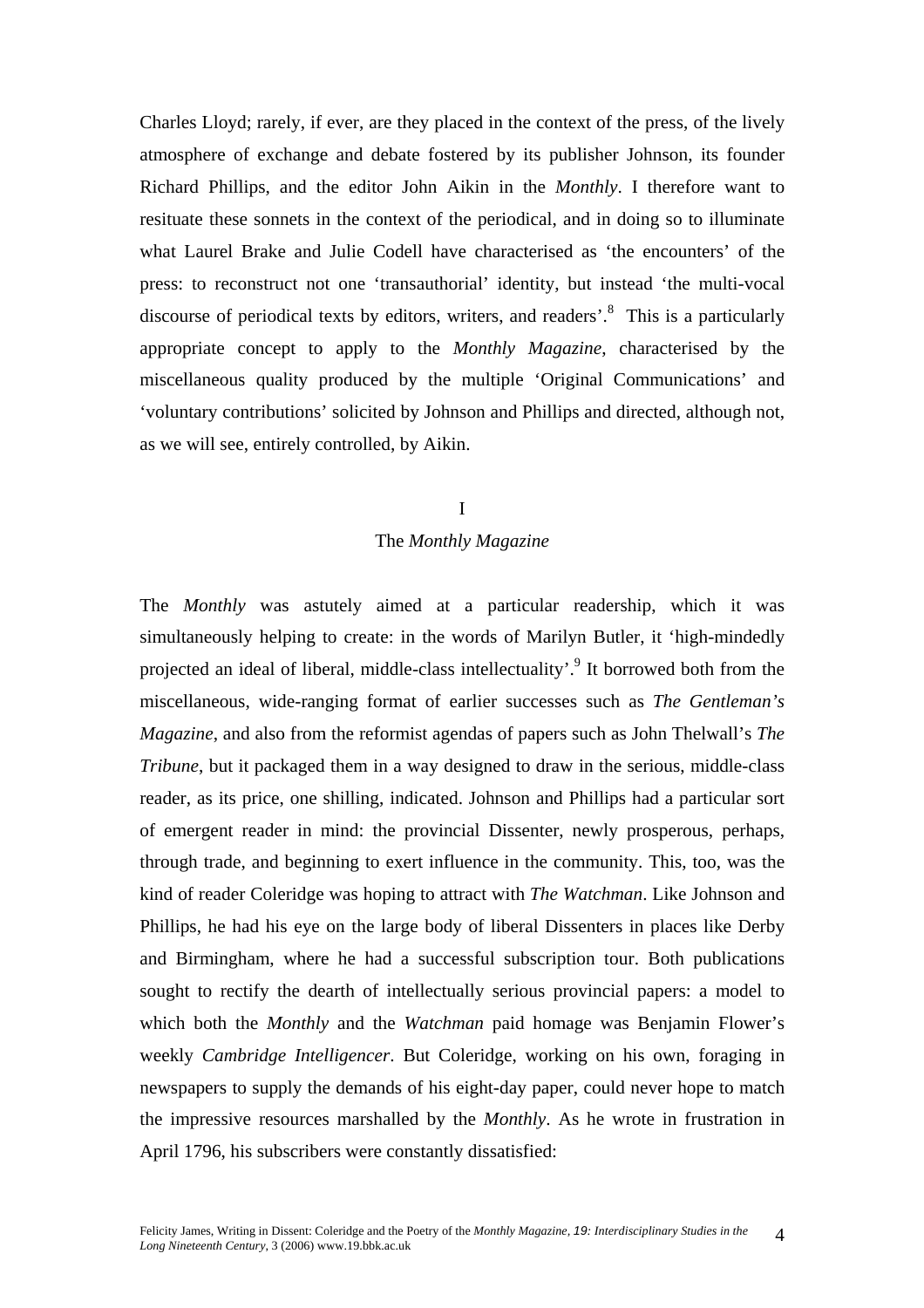In London, & Bristol, the Watchman is read for it's original matter, & the News & Debates barely tolerated: the people [at] Liverpool, Manchester, Birmingham &c take [it only] as a Newspaper, & regard the Essays and Poems as [in]truders unwished for and unwelcomed.[10](#page-20-4) 

The *Monthly*, on the other hand, did not set itself in competition with daily newspapers. Instead, it relied on a network of readers around the country who supplied news, agricultural reports and local observations, into which the essays and poems were interwoven, often provoking responses from the readers themselves and thus bringing together metropolitan, provincial, and European concerns. So, while Coleridge's *Watchman* failed in May 1796, the *Monthly* became, in the words of Michael Scrivener, 'the most important middle-class periodical [….], radical in its way for representing the concerns of the most insurgent and innovative sectors of the intelligentsia'[.11](#page-20-9) Coleridge concluded the *Watchman* by urging his readers to turn to the *Monthly*:

[...] long may it continue to deserve the support of the Patriot and the Philanthropist, and while it teaches RATIONAL LIBERTY, prepare its readers for the enjoyment of it, strengthening the intellect by SCIENCE, and softening our affections by the GRACES!<sup>12</sup>

Phillips, in particular, was in a good position to understand the implications of that phrase, 'rational liberty': he had been imprisoned for eighteen months for selling Paine's *Rights of Man* in early 1793.<sup>13</sup> As Leigh Hunt would do, Phillips continued to edit his radical newspaper, the *Leicester Herald*, from within Leicester prison. That his Paineite loyalties remained undimmed after his imprisonment is clear from the signature, 'Common Sense', which accompanied his biting articles in the *Monthly*. Phillips' fate would, in early 1798, befall Johnson, too, when he was imprisoned for selling copies of Gilbert Wakefield's *A Reply to Some Parts of the Bishop of Llandaff's Address.* Both publisher and founder of the *Monthly*, therefore, had strong radical tendencies and a wide network of Dissenting sympathisers. To complement this, they made a shrewd choice of editor, the Unitarian doctor and poet, John Aikin.

The years of Aikin's editorship, between 1796 and 1806, were by far the most lively, and profitable.<sup>14</sup> Early contributors included friends and family: Aikin's sister Anna Letitia Barbauld published essays and poetry, and his good friend William Enfield, formerly tutor of *belles lettres* at the Warrington Academy and, by 1796, preacher at the Octagon chapel, Norwich, contributed an essay series under the signature of the 'Enquirer'. Barbauld and Enfield were joined by numerous contributors from the Johnson circle, including Mary Hays and Mary Wollstonecraft.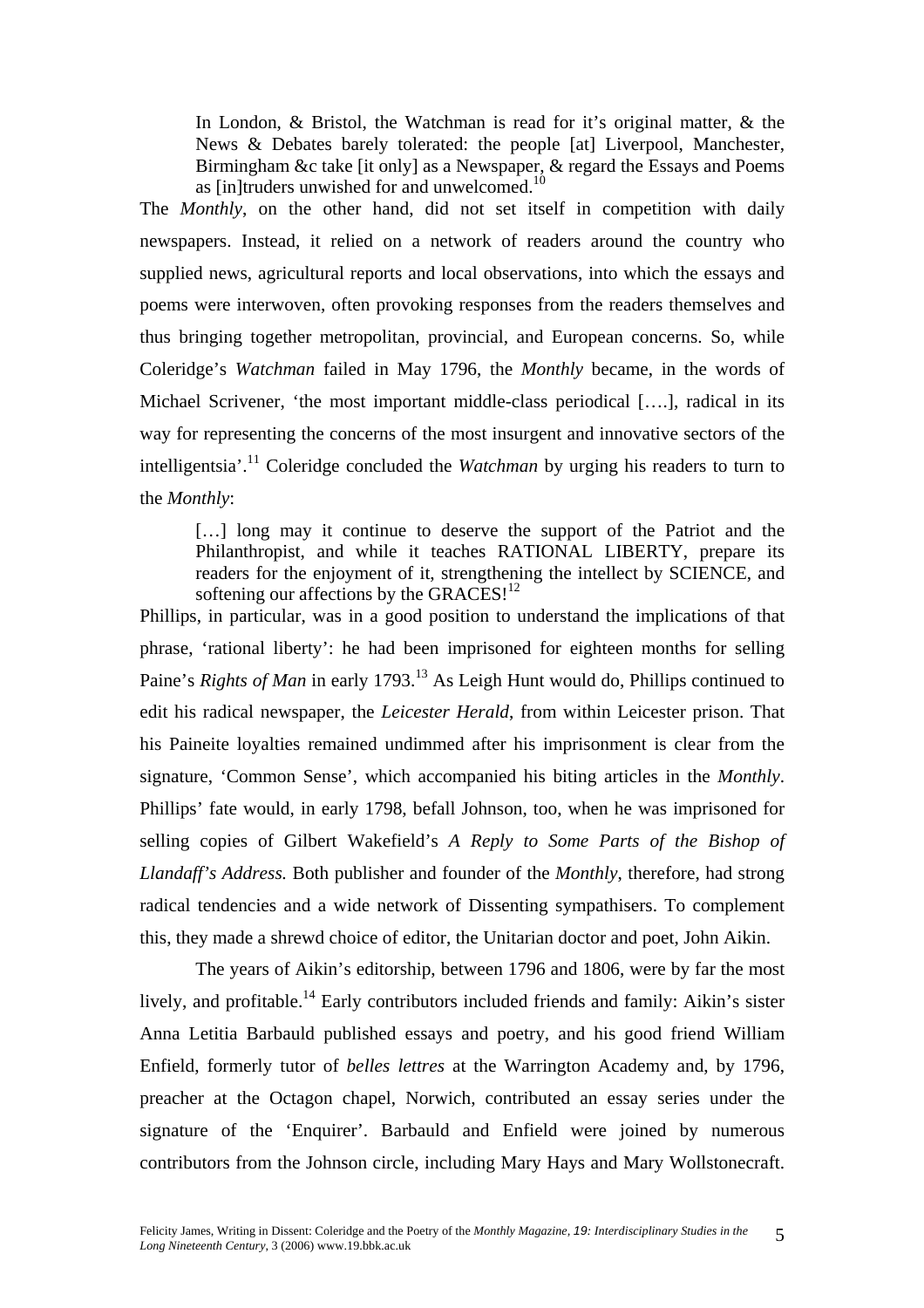Their essays appeared, as the prospectus promised, in the context of 'original communications' from readers, participating in debates on topics such as female education, the treatment of animals, and the setting up of book-clubs.

Alongside these debates, one of the most interesting aspects of the *Monthly* was its assertion that it would attempt to set a standard of 'poetical merit' in its pages, actively challenging and questioning contemporary stereotypes of 'Magazine-poetry'. Maintaining that 'the term *Magazine-poetry*, has usually been considered as synonymous with the most trivial and imperfect attempts at writing verse,' the *Monthly* promised instead 'true genius and correct taste'.<sup>15</sup> Regular contributors included William Shepherd, Gilbert Wakefield, John Thelwall, and J. W. Rutt, who also contributed to the *Morning Chronicle* and the *Cambridge Intelligencer*. Coleridge and Wordsworth, as is well known, conceived the 'Ancient Mariner' with a view to publishing it in the *Monthly* to raise funds for their German trip; and the last part of this essay will deal with some of the poems which Coleridge, alongside Charles Lamb and Charles Lloyd, *did* publish in its pages. Their contributions are significant, since, unlike the poetry Coleridge was publishing in the *Watchman*, they are not all overtly radical. While the *Monthly* did occasionally publish political songs of the sort found in plebeian periodicals, such as Thelwall's 'Glee', its poetry is, for the most part, the poetry of sensibility, with a strong emphasis on friendship and sympathetic response, which becomes politicised by context.

Although not all contributors were Unitarian, the literary atmosphere created within the *Monthly* was shaped by the friendship and writing networks of Dissent. Johnson, Phillips and Aikin had strong Unitarian allegiances; Johnson, indeed, had helped Theophilus Lindsey to finance the first avowedly Unitarian meeting house, Essex Street Chapel in London. The atmosphere Aikin sought to recreate within the periodical was informed by his experience of the Dissenting Academy in Warrington, and his Unitarian belief in the social and friendly aspects of religion, shared and reinforced by contributors such as Enfield. Enfield, alongside Unitarian divines such as Price and Toulmin, emphasized the importance of 'love and friendship' built up through habitual, shared worship, and constantly reinforced within familial structures.[16](#page-20-14) In his highly successful volume, *Sermons for the Use of Families*, published in several editions by Johnson, Enfield emphasises the importance of 'wellregulated' family affections: 'those benevolent affections which are the foundation of all social virtue'.<sup>17</sup> Similarly, a central tenet of the Dissenting Academies was an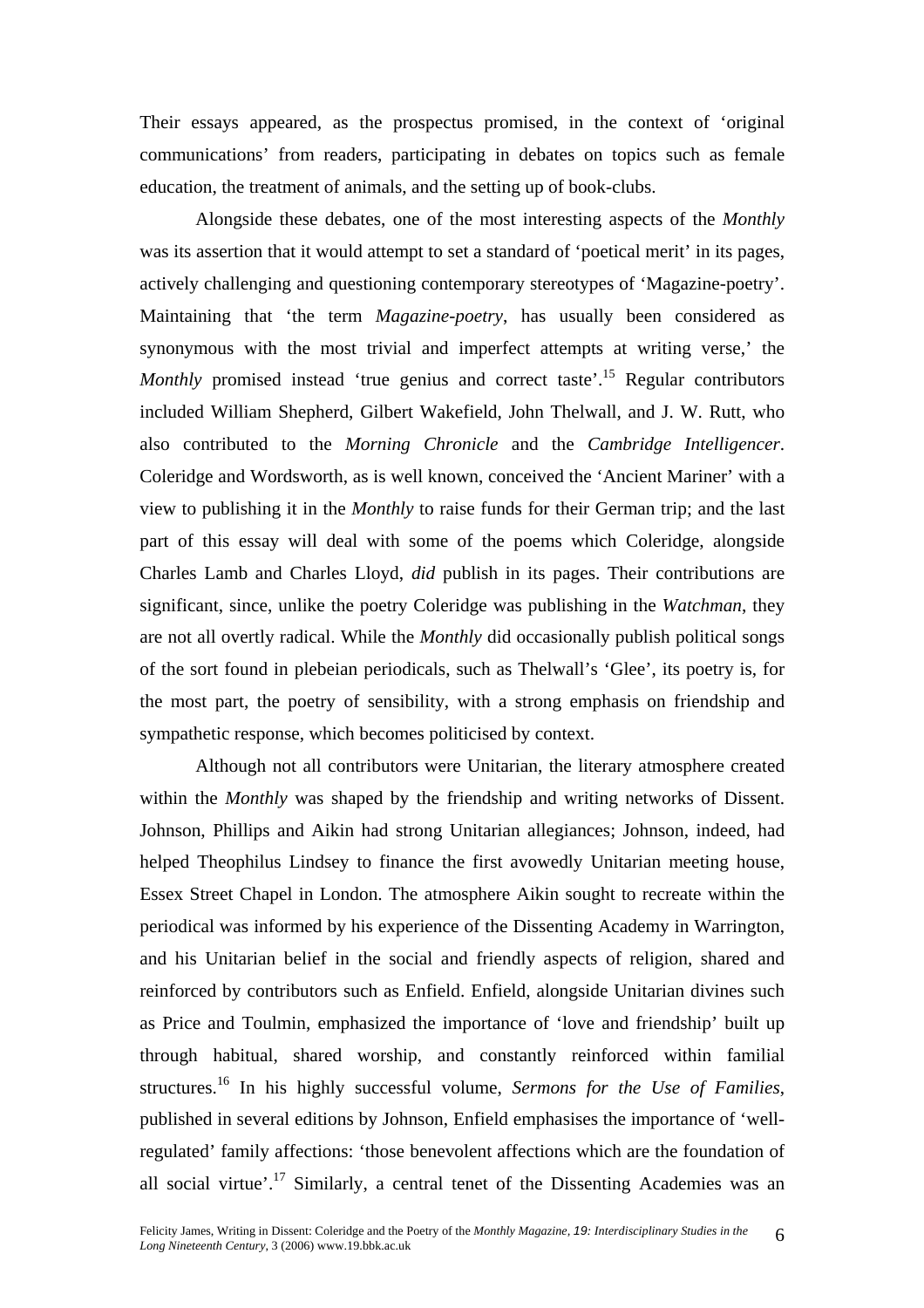emphasis on sociable, companionable learning, characterised by this idea of benevolent, familial affection. The Annual Reports of the Warrington Academy lay stress upon the way in which tutors and students 'live together in the highest Friendship and Harmony'.<sup>18</sup> And this picture of the Dissenting tutors is corroborated by Lucy Aikin, daughter of John Aikin, junior, niece of Anna Letitia Barbauld: 'they and theirs,' she writes to Henry Bright, 'lived together like one large family'[.19](#page-20-17) 

Indeed, Aikin's best-selling work for children, written with Barbauld, carries this same emphasis on the diffusion of knowledge within a framework of affection. *Evenings at Home, or the Juvenile Budget Opened*, first published in 1792 and reprinted countless times through the nineteenth century, takes as its premise the image of a dutifully discursive family, the Fairbornes, who own a box, the juvenile budget, filled with fables, stories, or dialogues:

It was […] made one of the evening amusements of the family to *rummage the budget*, as their phrase was. <sup>20</sup>

The stories pulled out by the children are then read aloud and discussed by the family. The budget is, importantly, a 'miscellany': it places different stories and dialogues alongside one another, 'in the promiscuous order in which they came to hand'. The family provides the regulated environment in which they will be read, 'as the parents thought proper'. $^{21}$ 

Through various literary enterprises, Aikin was thus attempting to continue the earlier ideals of companionable education he and his sister had experienced at Warrington. Literary exchange also allows him to escape some of the difficulties entailed in putting these ideals into practice. There were, after all, considerable domestic and idealistic tensions within the Warrington Academy itself. Its familial structure meant that there were 'no real sanctions against bad behaviour', and the students often behaved rowdily and uncontrollably: they were, in the words of Gilbert Wakefield, 'a set of wild and reckless boys'.<sup>22</sup> And these anxieties over 'wild and reckless' behaviour were also felt within Dissenting communities and friendships: Jon Mee has explored the ways in which the polite, accommodating Enfield acted as a kind of mediator between the overtly radical Priestley and the more conciliatory Barbauld during her Warrington years.[23](#page-20-20) Anne Janowitz, similarly, has subtly teased out the different models of sociability and thinking about Dissent at work within the Aikin milieu, arguing that 'two models of sociability' were at work within Barbauld's own career, as she shifted from an early Warringtonian emphasis on amiable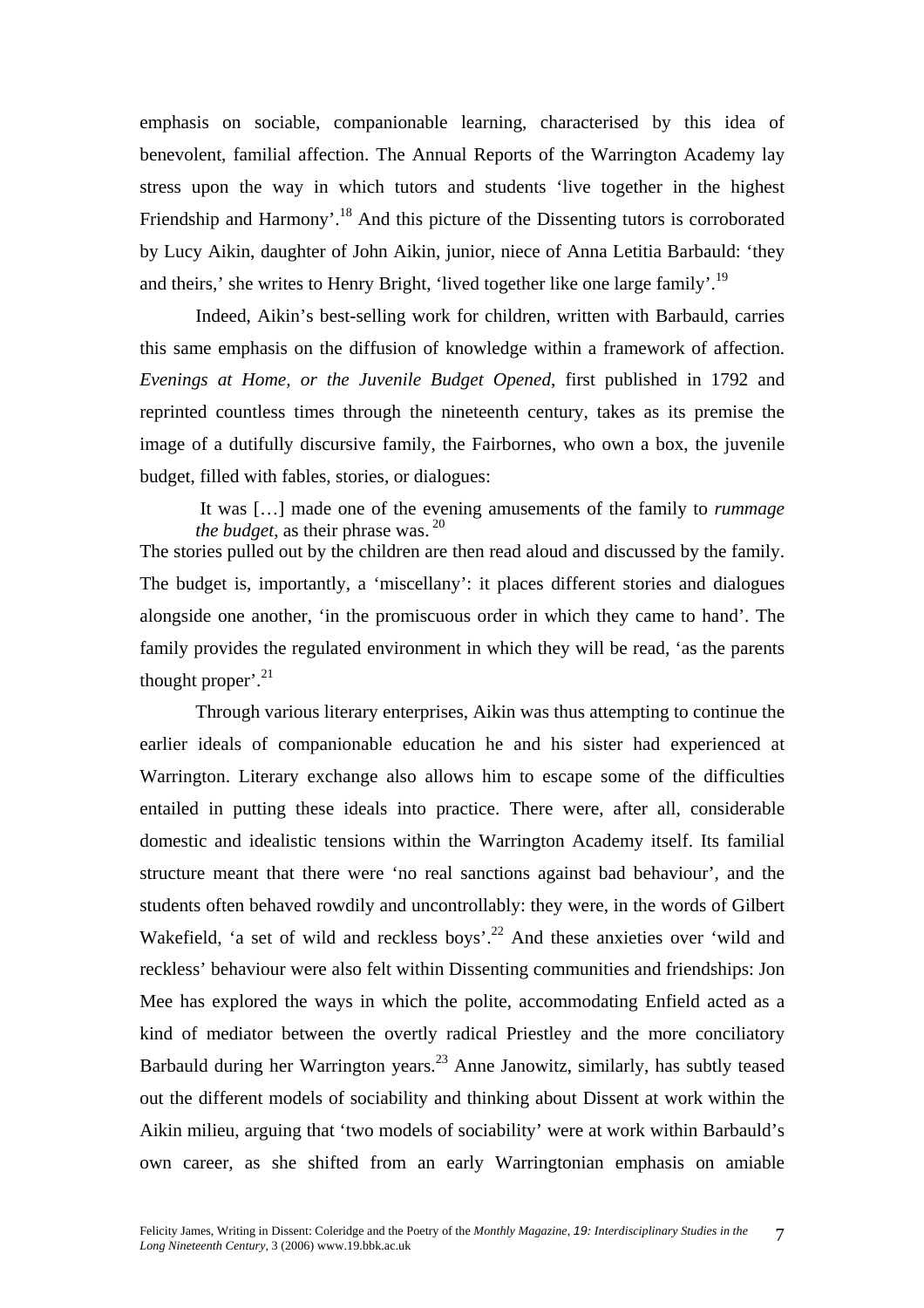friendship to 'a more urban and militant notion of sociability' during her later London years. [24](#page-20-21) 

A literary enterprise, on the other hand, allows different, perhaps competing, models of reading and sociability to co-exist. One of the ways in which the *Monthly* achieves this is through Aikin's insistence on the journal as a 'Miscellany'. As we have already seen, this term looks back to earlier eighteenth-century journals, but it also, we can now understand, one which carried particular resonance for Aikin, recalling the *Juvenile Budget*. A *Monthly* editor's note comments in 1796, 'in a Miscellany *of this kind…*much *variety* is necessary', and, within a framework of emphasis on sympathetic response, multiple topics are introduced, and brought into dialogue with one another. Thus, the first issue of March 1796 opens with some minute observations on the weather during 1795, immediately followed by an article by Enfield, 'The Enquirer', asking: 'Ought the Freedom of Enquiry to be restricted?', and urging that

It is only by contemplating objects in their mutual actions and relations, either by actual observation, or through the report of others, that those general conclusions can be drawn, which constitute knowledge.<sup>25</sup>

The *Monthly* aims to allow its readers to contemplate 'objects in their mutual actions and relations' within its own pages. Embedded in the midst of natural observations, agricultural reports and news of patents taken out for 'for a new method of tanning, the essence of which consists in using mineral instead of vegetable astringents', we have poems which celebrate education, friendship and practical benevolence at work.<sup>26</sup> In that first issue alone, the reader might turn in a few pages from an engraving of Herschel's 'Sixty-Foot Reflecting Telescope' to an 'Ode to Science' by George Dyer, rejoicing that:

[...] Science open spreads her volume fair,

And Friendship waves her hand.<sup>[27](#page-20-24)</sup>

Similarly, an extract from Mary Wollstonecraft's *Letters Written During a Short Residence in Sweden, Norway, and Denmark*, focussing on the mercy shown by the Prince of Denmark to prisoners, finds a response within the issue by Erasmus Darwin's poem, 'Idyllium. The Prison', which pictures imprisoned debtors celebrating the benevolence of John Howard, the prison-reformer:

> For us some brighter hours may flow; Some angel break these bolts of steel, For HOWARD marks, and feels our woe.<sup>28</sup>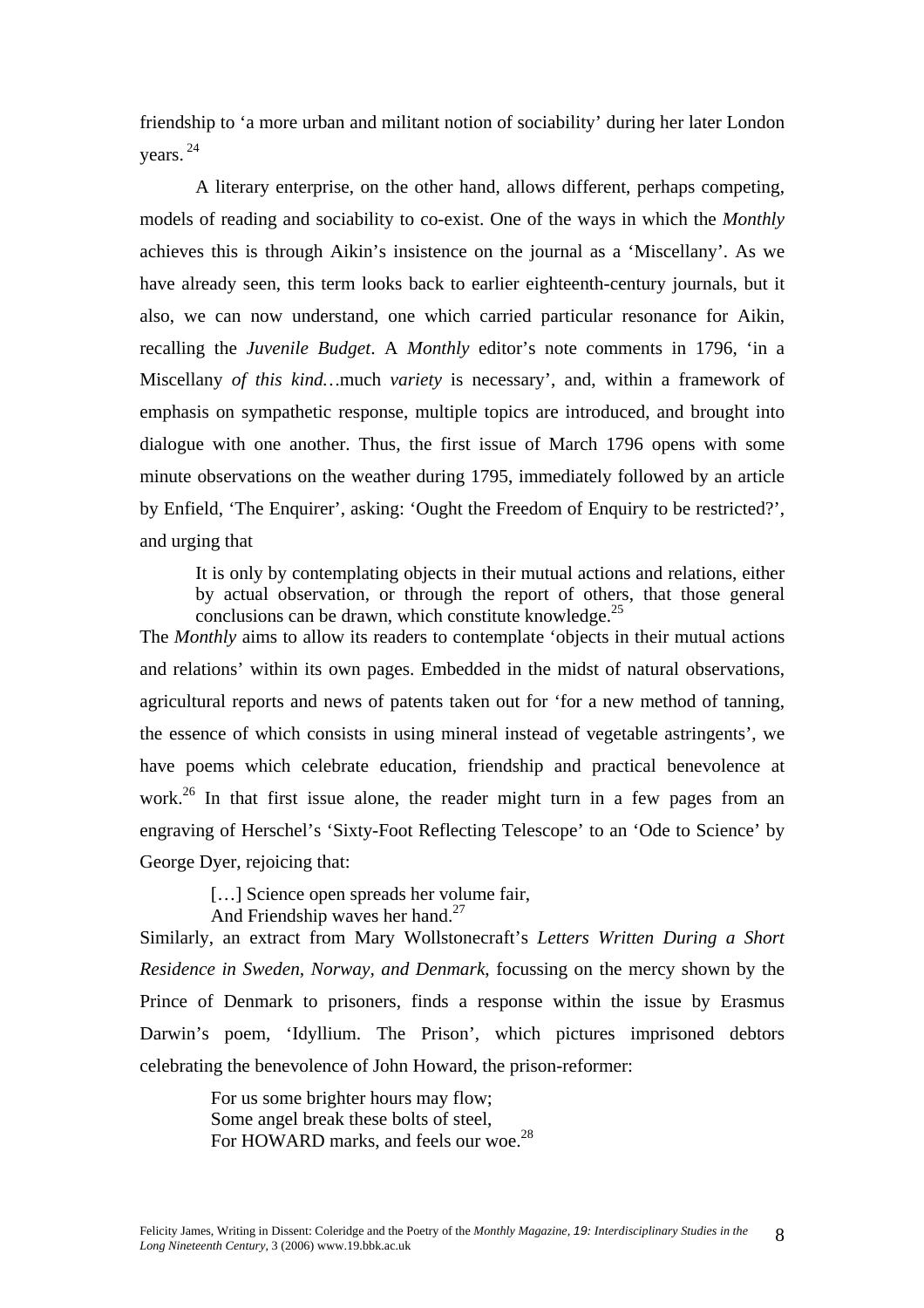The ethos of sympathetic response encouraged in these pieces is actively reinforced by the type of reading demanded by the magazine itself: its miscellaneous nature and its demand for readers to supply a variety of material encouraged active connection and participation.

II

Poetic Exchange and Response within the 'Monthly Magazine'

This diverse and lively context of exchange and cross-fertilisation is reflected and furthered by the poems included in the *Monthly*, such as Coleridge's 'Reflections on Having Left a Place of Retirement', or, as it appears in the *Monthly Magazine* for October 1796, 'Reflections on Entering into Active Life. A Poem which affects not to be POETRY'. The poem itself contains a debate, as Coleridge oscillates between private poetic musing with Sara, and active work in the public sphere, amongst the 'unnumber'd Brethren':

Ah quiet Dell! dear Cot! and mount sublime! I was constrain'd to quit you. Was it right, While my unnumber'd Brethren toil'd and bled, That I should dream away the trusted hours On rose-leaf beds, pamp'ring the coward heart With feelings all too delicate for use? Sweet is the tear, that from some HOWARD'S eye Drops on the cheek of one he lifts from earth.  $(11.43-48)^{29}$ 

Reading it in the *Monthly*, the extent to which it is participating in a wider Dissenting debate about the nature of retreat also becomes clear: it not only picks up Darwin's allusion to Howard in his poem 'Idyllium' from the first issue, but also continues a debate raised by Enfield in his Enquirer article for May 1796. Asking 'Is Private Affection Inconsistent with Universal Benevolence?', Enfield asserted that the 'private relations' of friendship might actively lead to universal benevolence. In a parallel movement, retirement might function not as retreat but as a prelude to wider social action, a turn which has been analysed very usefully by Kelvin Everest in the context of late eighteenth century poetry and Coleridge's conversation poems.<sup>30</sup> Jon Mee, building on the work of Everest, has agreed that, on one level, the poem 'looks like a classic statement of the dialectic of retirement and social action in Akenside', and as such fits in very well to the debate in the pages of the *Monthly*. [31](#page-20-3) Retirement, within the blessed space of the cottage and the relationship with Sara, allows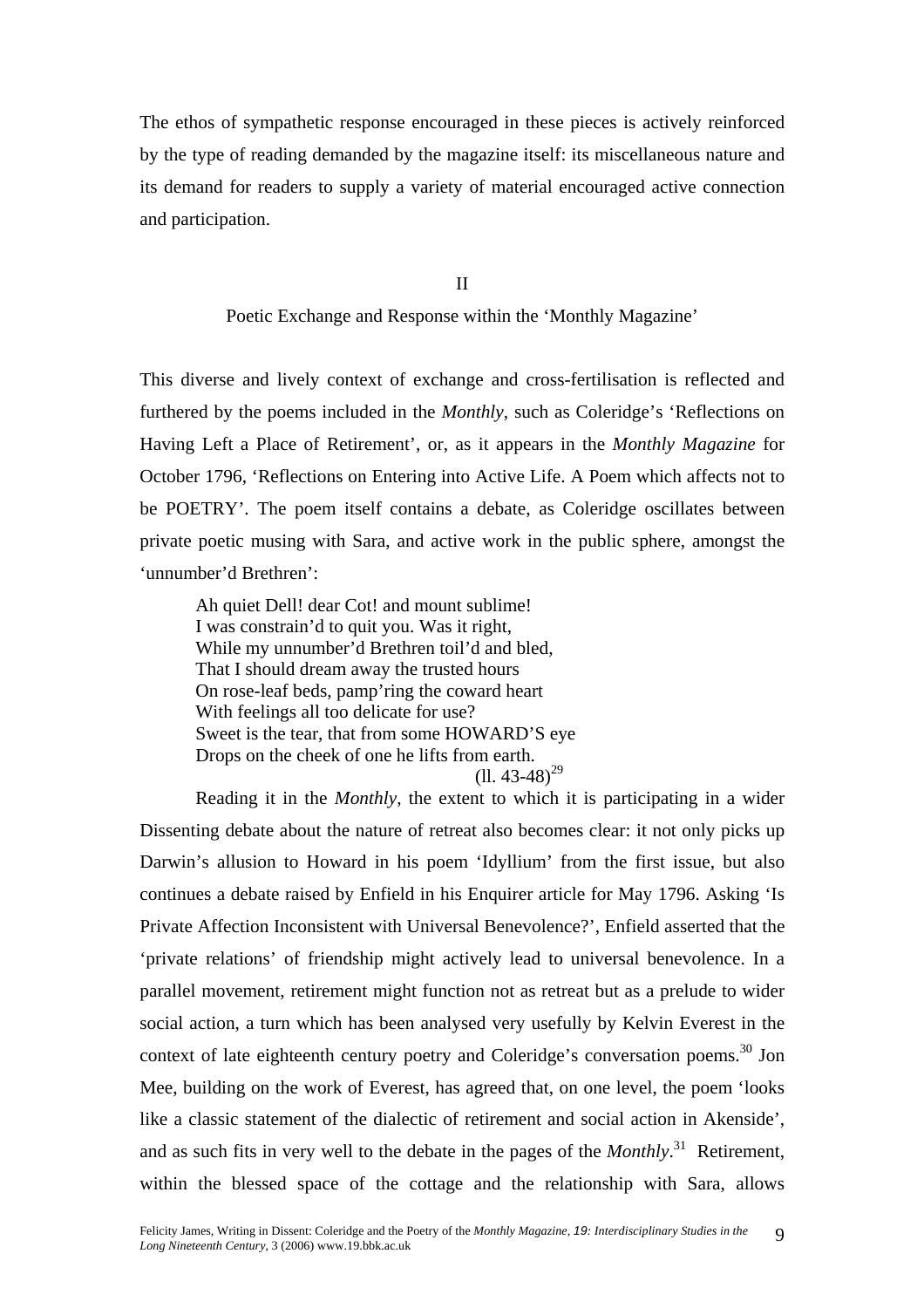Coleridge to understand the idea of universal benevolence and to ready himself to put it into practice. 'Such at least is the poem's 'plot',' comments Mee, but he goes on to point out that 'the 'writing' contains currents that cut across and perhaps disable this course.'[32](#page-20-16) Similarly, Everest notes some 'serious lapses of style', including 'a strident, almost hysterical quality' as the poem moves out into a wider sphere of social commitment.<sup>33</sup> The temptation of the 'rose-leaf beds', and the yearning toward the pleasure of a solitary life, works against the ambivalent presentation of active social benevolence outside, and the poem ends with a wistful glance back toward the cottage:

Yet oft when after honourable toil Rests the tir'd mind, and waking loves to dream, My spirit shall revisit thee, dear cot!

These divisions and contradictions were obviously perceived by contemporary readers of the *Monthly*, who worked to reassure Coleridge and to strengthen his resolve. The anxieties raised by Coleridge's poem are answered by a contributor to the *Monthly* for January 1797, Charles Lamb, in his poem 'Lines Addressed, from London, to SARA and S.T.C. at Bristol, in the Summer of 1796.' This uses a quotation from Coleridge's own 'Monody on Chatterton' to act as a sign of his faith in Coleridge's ability to go forward and fulfil an active role:

Complaint, be gone! and, ominous thoughts, away!

Take up, my Song, take up a merrier strain;

For yet again, and lo! from Avon's vales,

Another Minstrel cometh. Youth endear'd,

God and good angels guide thee on thy road,

And gentler fortunes 'wait the friends I love! $34$ 

One poem answers the other: the *Monthly Magazine* is being used as an extension of existing friendship, in an attempt to address and to answer Coleridge's preoccupations within a wider sympathetic context. The movement of sympathy continues with Anna Letitia Barbauld's poem 'To Mr S.T. Coleridge', published in the *Monthly* in April 1799. Its use of the phrase 'fairy bowers entranced', and the emphasis it places on the dangers of 'indolence', makes it a clear response to 'Reflections on Having Left a Place of Retirement', and furthers the idea of the *Monthly Magazine* as a medium of conversation and exchange. Like Lamb, Barbauld closes with a joyful reiteration of her confidence in Coleridge's power to engage in 'active scenes'. What is more, he is publicly assured that his writing will find a sympathetic audience; both Lamb and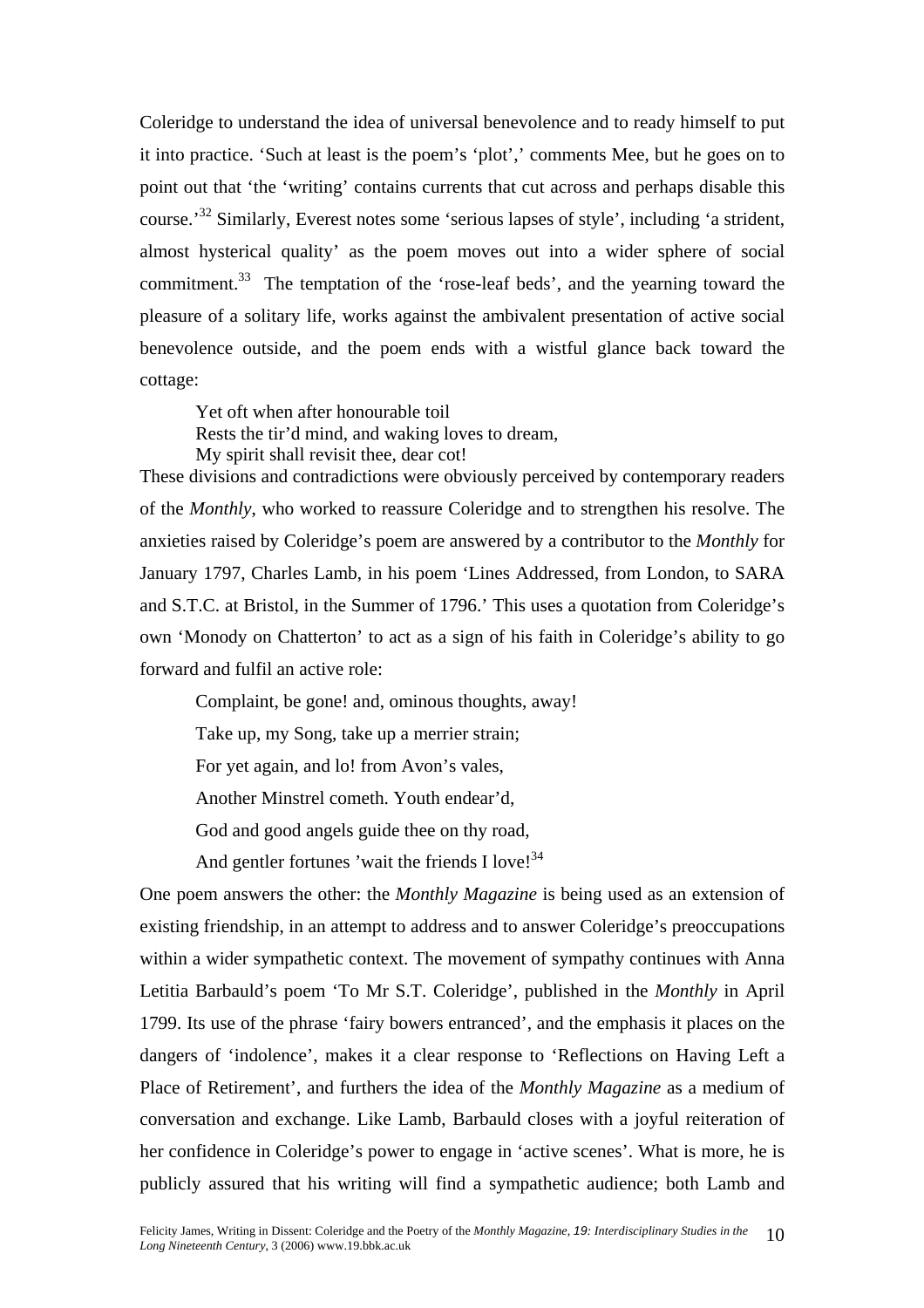Barbauld use the term 'beloved' to symbolise and to perform their emotional and literary support for Coleridge.

The publication of the poems in the *Monthly* further elides the distinction between public and private, reader and writer in the periodical. Both poems refer to private meetings, and both circulated privately, within a tight circle of friends, before their publication in the *Monthly*. Lamb's was first written as part of a letter to Coleridge; Barbauld's circulated in manuscript, in her friend Susannah Estlin's hand, for two years prior to its appearance. Publication in the *Monthly*, then, not only publicises their friendship with Coleridge: it opens up private celebrations of sociability, and private reading and writing exchanges, to the wider circle of the periodical readership. In one sense, then, the *Monthly* might then be seen as offering a way through the pitfalls of personal affection, the 'rose-leaf beds' of private, selfindulgent feeling, by extending the family or friendship network to embrace the unknown reader. This anonymous reader is, by implication, invited to participate in a similar movement of sympathy, directed toward both poet and subject. On the other hand, however, publication of these poems makes them into self-conscious performances or representations of sympathy: a point which, as we will see, is brought sharply into focus with the publication of parodic sonnets by Coleridge and others.

Furthermore, these assertions of sympathy were sometimes undermined from within, as an exchange of poems between Aikin and Wakefield shows. Several poems were published in the *Monthly* offering reassurance and support following Wakefield's imprisonment for the 1798 pamphlet *A Reply to Some Parts of the Bishop of Llandaff's Address*. The issue had especial significance for the *Monthly* because, as noted, Johnson had also been imprisoned for selling copies of Wakefield's pamphlet. During his time in jail, Wakefield had published several translations of Horace's Epistles, with their stoic appeal for 'compos'd affections' and 'fix'd resolve' in the *Monthly*. [35](#page-20-29) On his release in 1801, John Aikin published a poem of support to him in its pages, offering Wakefield the 'healing balm' of 'social friendship and domestic love'.<sup>36</sup> Private affection and retreat function here not as complement or prelude to social action, but as an *alternative* to overt political activity. Wakefield's political activism and desire for reform is presented as a 'generous, hopeless aim'; he should instead turn to the Muse, and to retired study:

### Take serene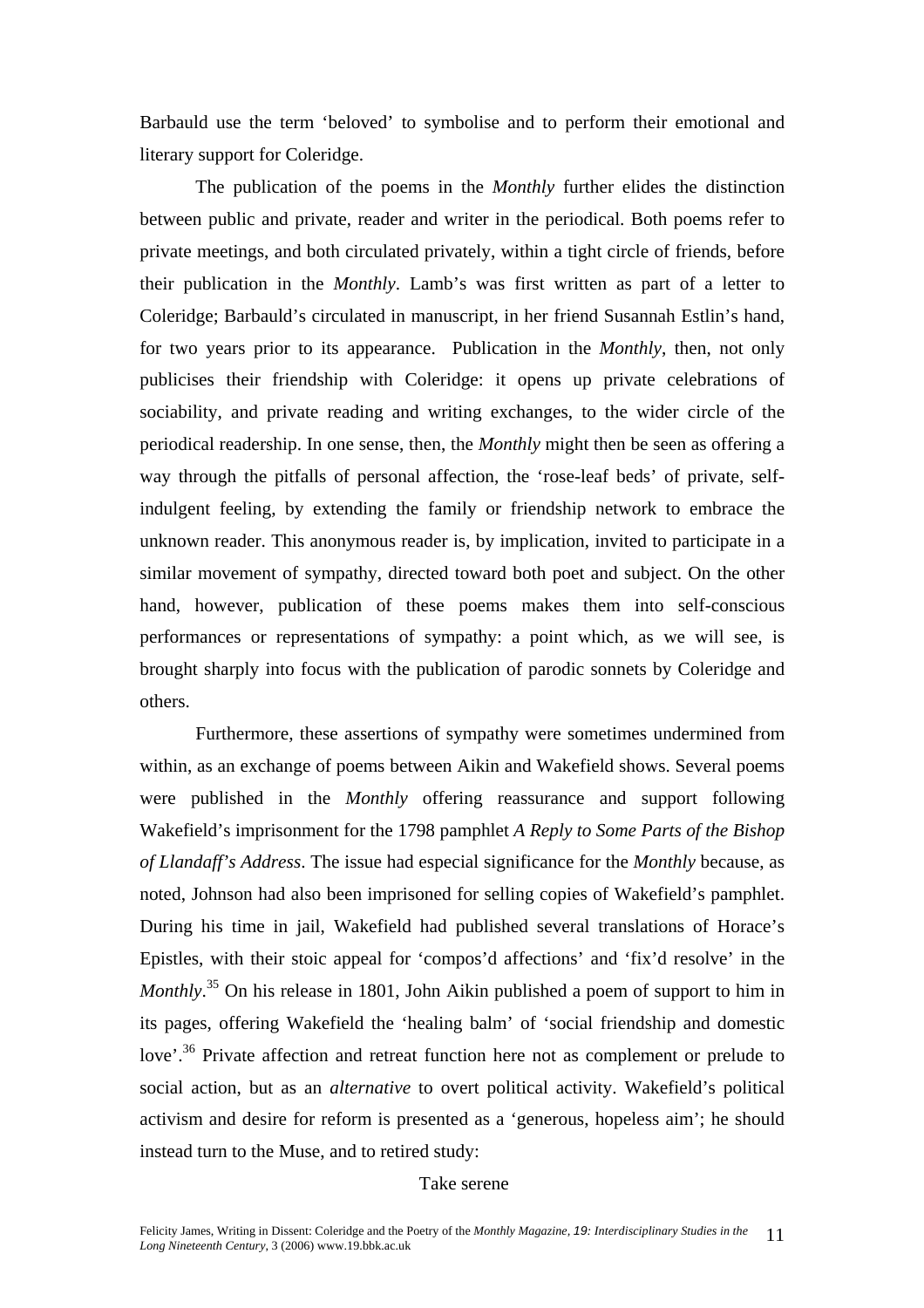The tranquil blessings that thy lot affords, And in the soothing voice of friendship drown The groans, and shouts, and triumphs of the world.<sup>37</sup>

There are, however, tensions within these exchanges. Wakefield's reply to the poem, while it responds to Aikin's 'sympathysing friendship', rejects this particular kind of defeatist consolation.<sup>38</sup> Wakefield's Muse, as Michael Scrivener comments, has become politicized as a defiant, resistant force: 'Terse, uncorrupt, ingenuous, bold and free'.[39](#page-20-7) Friendship is a 'medicinal influence' which will enable him to re-enter the fray:

Oh! may thy friend, as in the noon of life, Responsive to the calls of truth and Man, Self in benevolence absorb'd and lost, Thro' the short remnant of his closing day. With brave defiance, or with calm disdain, Front the grim visage of despotic power.<sup>40</sup>

Wakefield might have felt the irony of being urged, in effect, to continue the confinement and retreat his prison sentence had enforced. The exchange, which, like the poems of Lamb and Barbauld, opens up a private friendship to the readership of the *Monthly,* also shows the limitations of friendly or sympathetic advice. Here, perhaps, the reader is invited not to participate, but to take sides.

Although the pattern of exchange and response within the periodical continues, the shifting political climate at the close of the eighteenth century means its emphasis has changed. Whereas Lamb and Barbauld promised support and friendship in the context of direct political action, Aikin's friendship acts as consolation in retreat, which Wakefield publicly, though politely, rejects. So, while poetic sympathy remains consistently important as part of the radical stance of the *Monthly*, the focus of that radicalism shifts considerably across period and between contributors – it is subjected to questioning and interrogation within the magazine itself.

The tension between retreat and engagement runs alongside negotiations between private affection and universal benevolence, and both, to return to my introductory point, might profitably be put alongside the tensions between the individual voice of the author and the collective identity of the periodical. In Coleridge's poem the desire to participate in the wider community runs alongside and is at points undercut by a yearning back toward the secluded cottage, his existence as an individual. Although adopting an opposing attitude to retreat, Wakefield's response to Aikin nevertheless repeats this pattern of difference; while it responds warmly to Aikin's enfolding, soothing friendship, the poem goes on to put forward a quite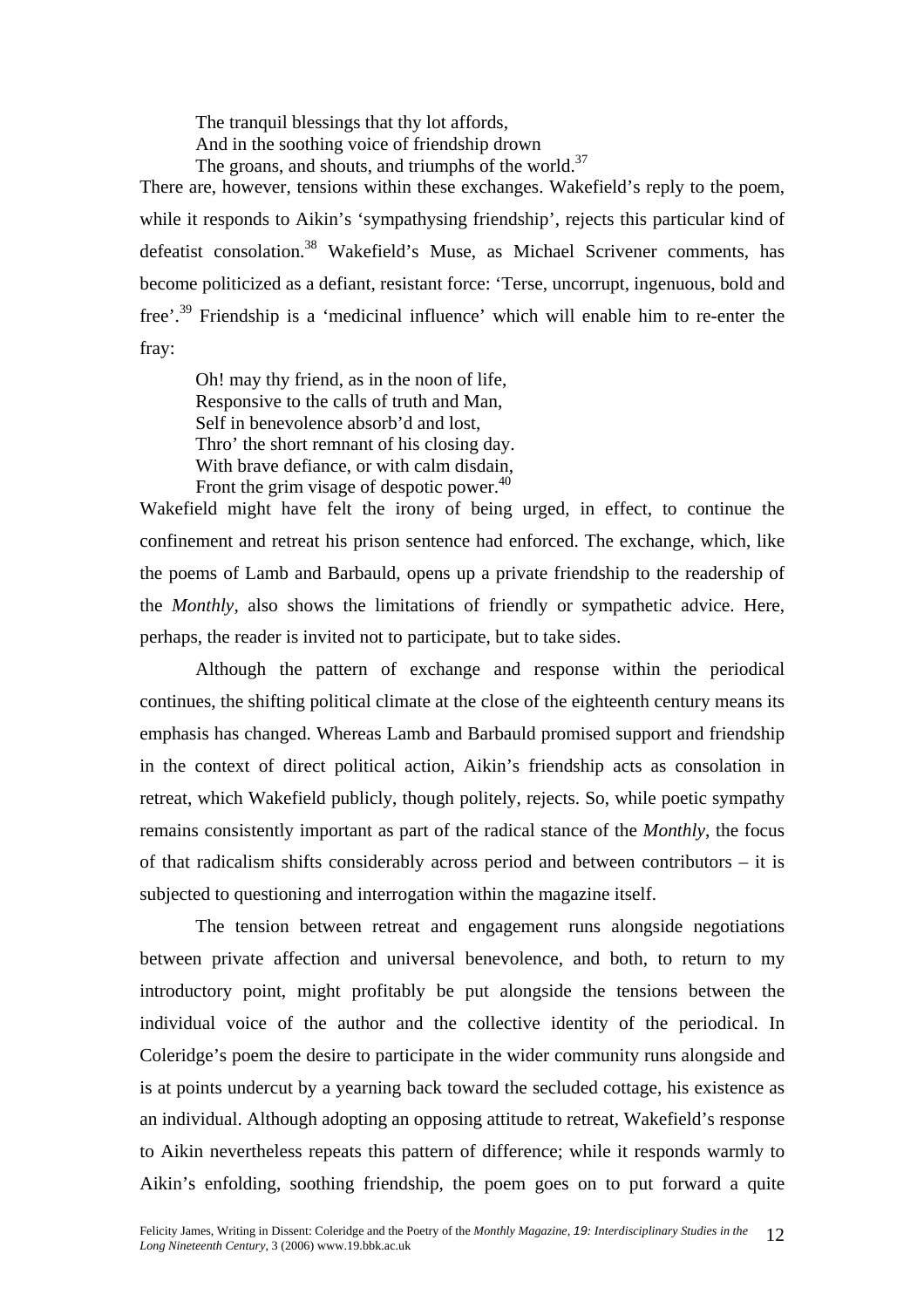different vision of Wakefield's future self, 'in benevolence absorb'd and lost.' Even as they participate in a highly successful collective enterprise, individual contributors seek to register this individuality: to signal their difference, disagreement and conflict.

#### III

#### Parodic Questions

I want, finally, to turn to Coleridge's parodic 'Sonnets attempted in the manner of "Contemporary Writers"', published in the *Monthly* for November 1797. Reading the sonnets afresh in the context of the *Monthly* gives a different sense of their significance, which should be seen as not purely literary but also in terms of the periodical context. Moreover, the parodic voice itself unsettles concepts of authorial identity and individuality; its relationship with the voice of the periodical raises especially interesting questions.

There are three sonnets in all, which first appeared in the 'Original Poetry' section for the month, above the name of Nehemiah Higginbottom. They are usually read through the lens of literary biography, in the context not of the *Monthly Magazine* but of Coleridge's early friendships and poetic collaborations with Lloyd, Lamb, and Southey: all four friends were, at the time, active contributors to the *Monthly*. Certainly this is the perspective encouraged by Coleridge himself, when, looking back in *Biographia Literaria*, he claims that his intention was 'to raise a good-natured laugh' at their youthful over-enthusiasm. [41](#page-20-23) The lolloping assonance of that pseudonym is comic in itself, reminding us of the earlier disguise adopted by Coleridge, when he joined the dragoons as the clumsy cumber-backed horseman Silas Tomkyn Comberbache. This bathos is reinforced by the gleeful parody of the sonnets, with their pedantic over-determination, hyperbolic exclamations, and gothic tropes of night-time, guilt and sorrow.

The first portrays a tearfully excessive response to landscape:

Pensive, at eve, on the hard world I mus'd, And my poor heart was sad: so at the moon I gaz'd - and sigh'd, and sigh'd! - for, ah! how soon Eve darkens into night. Mine eye perus'd With tearful vacancy, the *dampy* grass...<sup>[42](#page-20-33)</sup>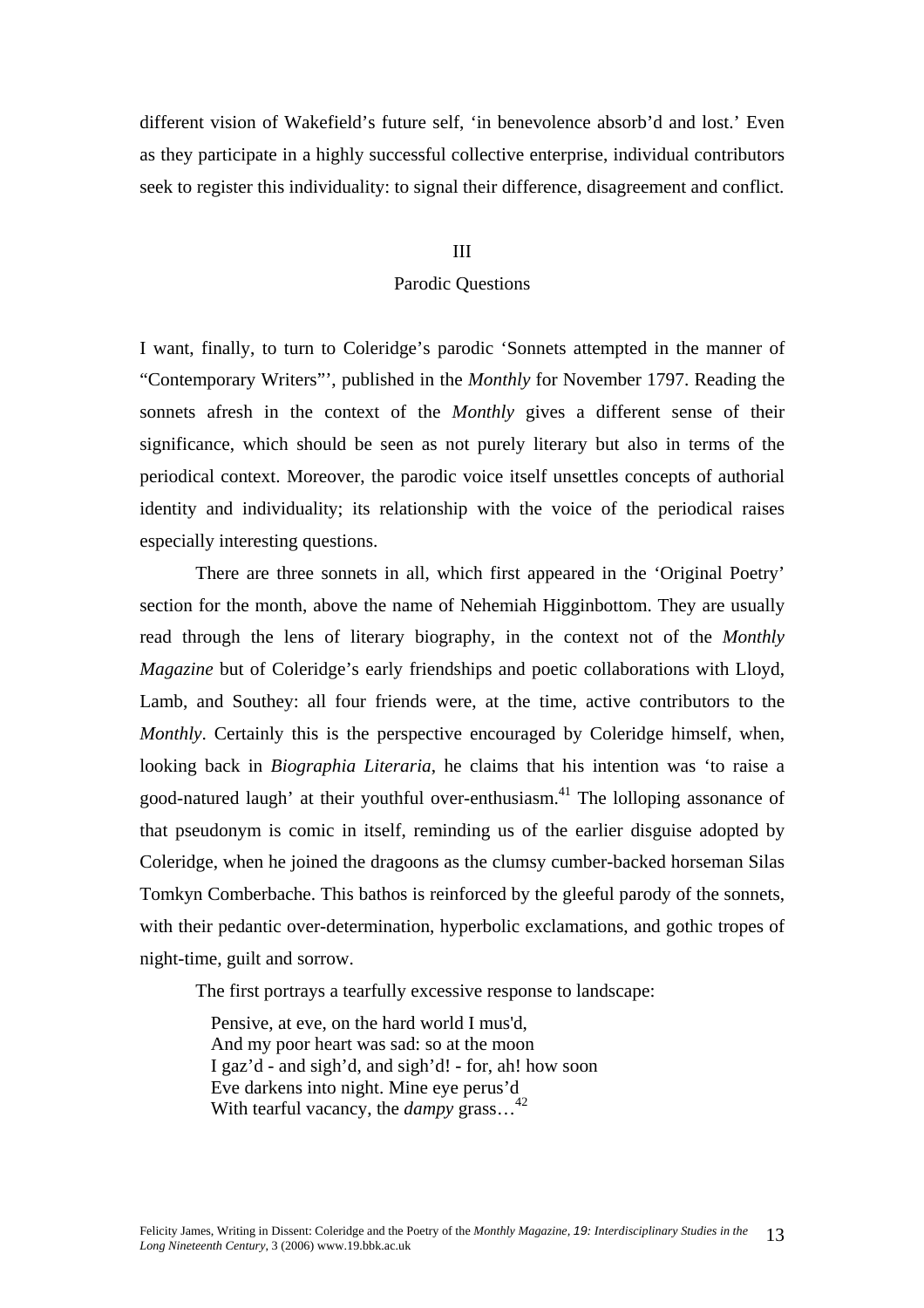The central image of the musing evening poet was familiar from a number of poems already published by the *Monthly*, notably the overblown poem contributed by Robert Southey to the March 1797 issue, 'To Night':

Be it mine to quit the throng, And list the nightingale's sad song; Till wandering silent on and slow, Despair may soften into woe!<sup>[43](#page-20-17)</sup>

that despair softening into woe mirrored by Coleridge's eve darkening into night. Coleridge's scornfully italicised adjectives – '*dampy'*, '*paly'* – were a favourite technique of his protégé and sometime tutee, Charles Lloyd; they had also been used by numerous other *Monthly* poets. A piece which seems to form a companion and answer to Southey the following month, 'A Night Scene', for example, uses the image of 'misty moonlight, paly gleam'.[44](#page-20-9)

In the second, Coleridge attacks the 'meek simplicity' of contemporary poets. It is hard not to read another attack on Charles Lloyd, scion of the Lloyd banking family, into the characterisation of Nehemiah Higginbottom as ambling 'on Lady Fortune's gentlest pad', yet perplexed by 'each small distress':

> So sad I am! – but should a friend and I Grow cool and *miff*, O! I am *very* sad! And then with sonnets and with sympathy My dreamy bosom's mystic woes I pall; Now of my false friend plaining plaintively, Now raving at mankind in general.

This forms, as Gurion Taussig has shown, a direct parallel with a manuscript poem of friendship 'To Coleridge', written by Lloyd; it therefore has a pointed personal meaning.[45](#page-20-2) Furthermore, the attack on 'simplicity', and Coleridge's use of the words 'simple' and 'plaintively', as has been noted by Lucy Newlyn and David Erdman, among others, look back to Southey's poem 'Hannah, A Plaintive Tale', which contains the phrase 'It was a very plain and simple tale'.<sup>46</sup> The attack was made all the more pointed because 'Hannah' had been published in the *Monthly* for September 1797.

More generally, the reference to the consolatory power of 'sonnets and sympathy' parodies the context of sympathetic response nurtured in the *Monthly* through such poems as Lamb's 'Lines Addressed, from London, to SARA and S.T.C.'. In the months before the Nehemiah Higginbottom poems appeared, both Lamb and Lloyd had published sonnets in the *Monthly* which appealed to the elusive ideal of sympathy. Two poems celebrating the joys of friendship by Charles Lamb,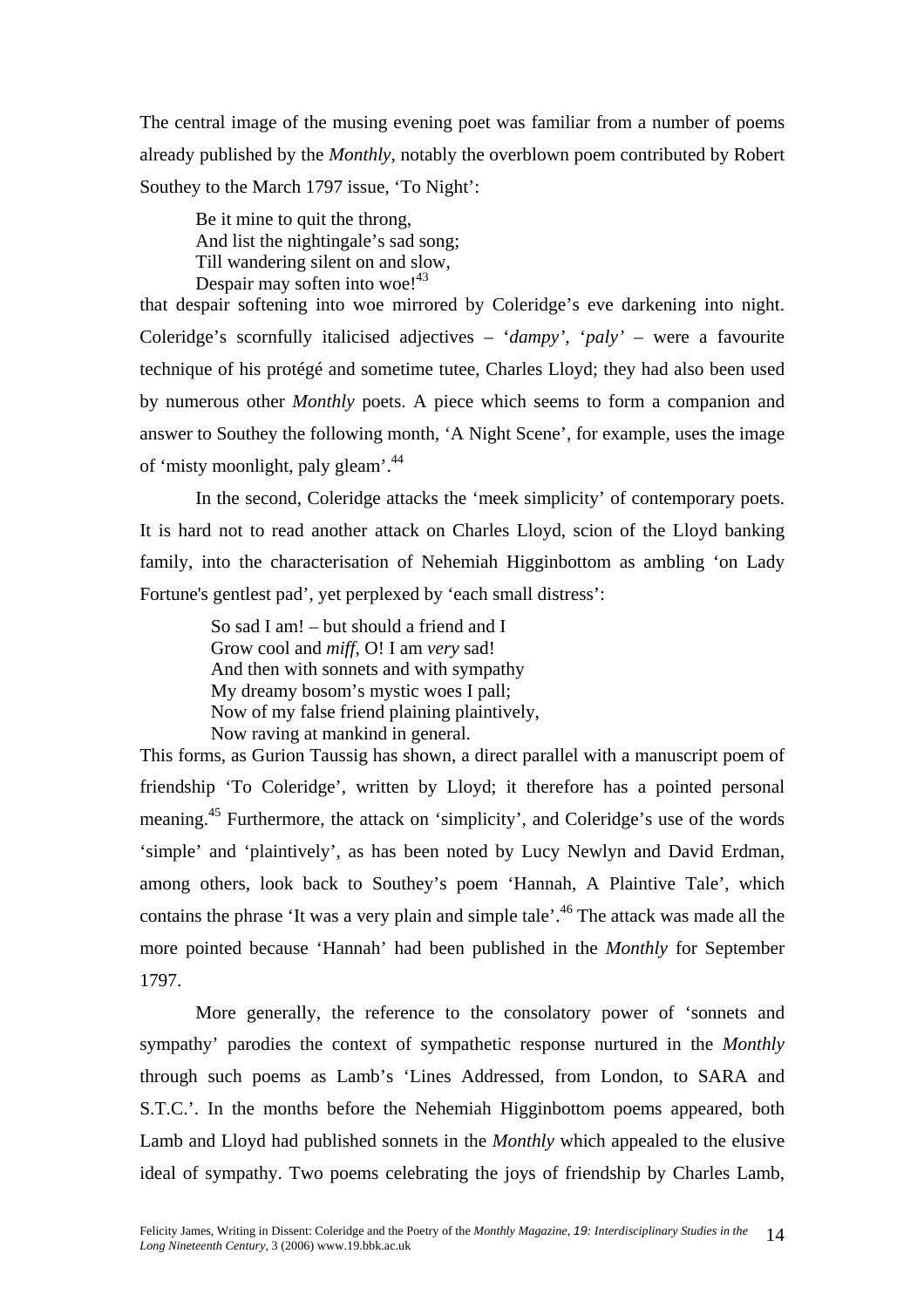'Sonnet to a Friend' (Charles Lloyd), and 'To a Friend' (his sister Mary), had been published in October 1797. In August, Lloyd's 'To a Wood-Pigeon' had appeared, which features the young Lloyd imploring the pigeon, somewhat implausibly, to 'lend me thy wing':

Lend me thy wing then, tenant of these shades! Lend me thy wing […] Oh! kindly guide me to a *cave of night*, So wild, so very secret, so unknown.<sup>[47](#page-20-7)</sup>

But these invocations of the poetic importance of sympathy are, in the parodic sonnets, compromised by Nehemiah Higginbottom's voice of reedy complaint, and undermined all the while by the incessant squeaking of the rats in the third sonnet, 'On a Ruined House in a Romantic Country':

And this reft house is that, the which he built, Lamented Jack! And here his malt he pil'd Cautious in vain! These rats, that squeak so wild Squeak, not unconscious of their father's guilt.

The humour of the nursery rhyme transformed into bathetically swelling sonnet did little to placate Coleridge's former collaborators; Southey was particularly aggrieved, reading the parodies alongside the attacks of the *Anti-Jacobin* as a straightforward betrayal. Certainly the parodies allowed Coleridge to distance himself, selfdeprecatingly and evasively, from a sentimental ideal of creative sympathy fostered by his own early works, collaborations and relationships. By late 1797, Coleridge was outgrowing his early style of sensibility, just as he was beginning to find the friendship of Southey, Lloyd, and, to some extent, Lamb, frustrating and cloying. Moving toward a new friendship with Wordsworth, he was also moving toward a new style of writing, using parody of himself and others as a means of transition and distraction: as Graeme Stones has commented, 'Coleridge's pre-emptive or diversionary self-parody is mesmerisingly effective'.<sup>48</sup> This mesmerising Coleridgean quality, combined with the absorbing story of literary friendship and literary influence these sonnets present, has distracted attention away from the equally important story of the press, the significance of their periodical context. The literary implications of the poems are clearly significant, but what of the implications of his choosing to publish the parodies in the *Monthly*?

I have shown in the previous section how the anxieties and tensions of Coleridge's 'Reflections on Entering into Active Life' are echoed by other poetic exchanges in the pages of the *Monthly*, so that they may be read simultaneously as an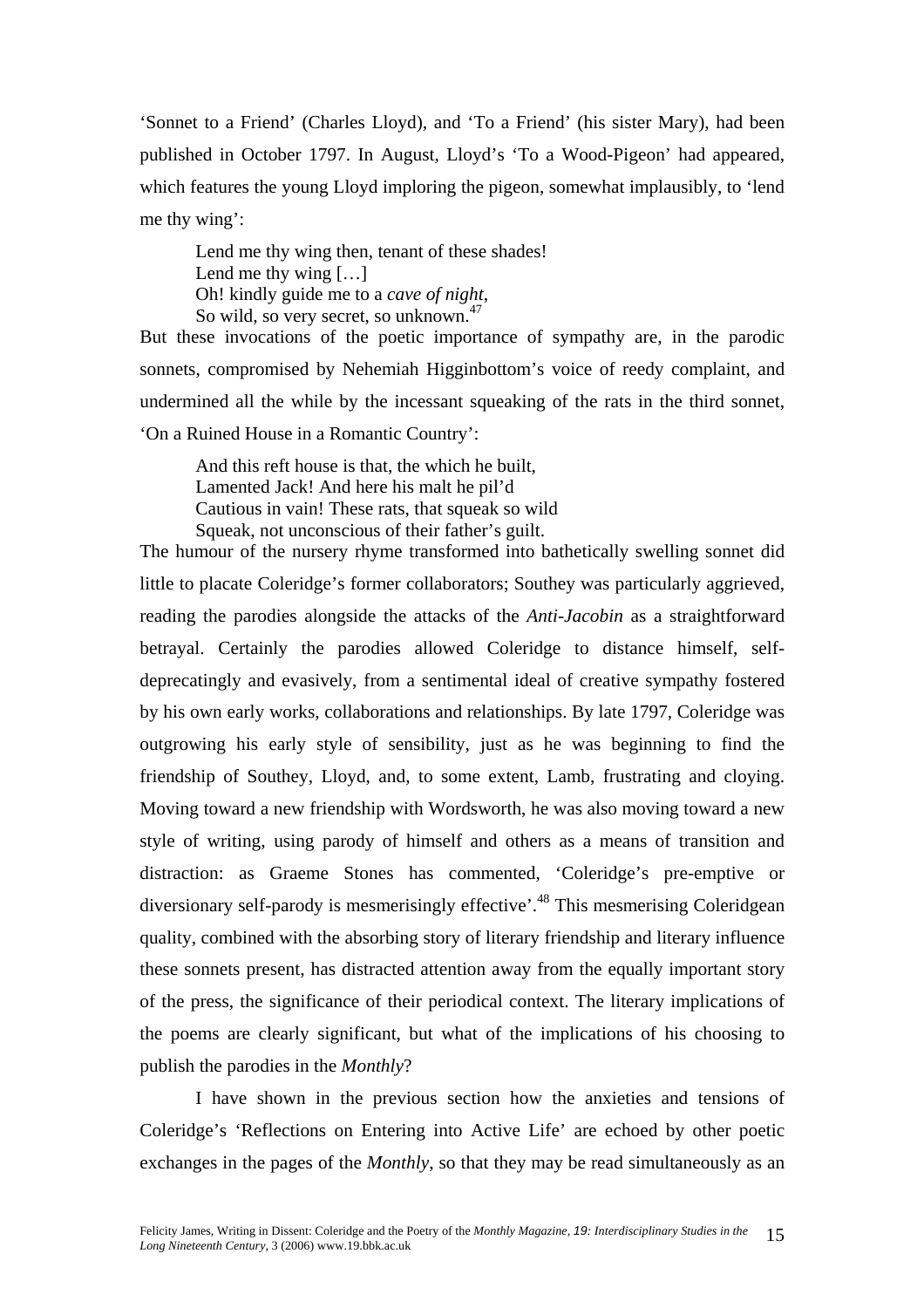expression of individual anxieties and in terms of a wider ongoing and evolving debate in the periodical itself. The same doubleness applies to the parodies, which should be read in the context of other contributions to the *Monthly.* Even the name of the 'poet' carries significance for Dissenting readers: the Nehemiah of the Old Testament, who rebuilt Jerusalem, was frequently invoked by Puritans, and the name remained in use in older Dissenting communities.<sup>49</sup> Similarly 'Higginbottom' recalls the kinds of names which appeared in the *Monthly*'s lengthy 'Provincial Occurrences' pages, listing marriages, births, deaths, mortifications of the bowels and dropsies. $50$ Stylistically, the sonnets not only parody the poems of Southey, Lamb, and Lloyd, but also closely follow other examples in the *Monthly* such as a 'PARODY OF THE FOURTH SONNET OF MRS. C. SMITH' published under the initials J.Z. the previous month:

'Queen of the Silver Bow' &c. ADDRESSED TO A FISH-WOMAN QUEEN of the silver Thames, on thy squab form, And face empurpl'd, I delight to gaze; And watch th'impetuous, unresisted storm – The rising clamour of thy tongue betrays. And, while I look, thy fiercely-glancing eye Sheds fearful bodings on my troubled breast; And oft I think, if thou alone wast by, In all thy terrors clad, I could not rest. The Fishmen of the Thames perhaps delight, Deep drenched in beer, to fold thee in their arms, And treat with gin, and pass the live-long night, In glad forgetfulness of day's alarms. Oh, sable goddess! May thy threat'ning mien Ne'er light on me by Thames's crouded scene.<sup>[51](#page-20-36)</sup>

This directly caricatures the introspection of the Smith sonnet, 'To the Moon', from her very popular *Elegiac Sonnets and Other Poems*, which had emerged in a new

edition in 1797:

Queen of the silver bow! – by thy pale beam, Alone and pensive, I delight to stray, And watch thy shadow trembling in the stream, Or mark the floating clouds that cross thy way. And while I gaze, thy mild and placid light Sheds a soft calm upon my troubled breast; And oft I think – fair planet of the night, That in thy orb, the wretched may have rest: The sufferers of the earth perhaps may go, Released by death – to thy benignant sphere, And the sad children of despair and woe Forget, in thee, their cup of sorrow here.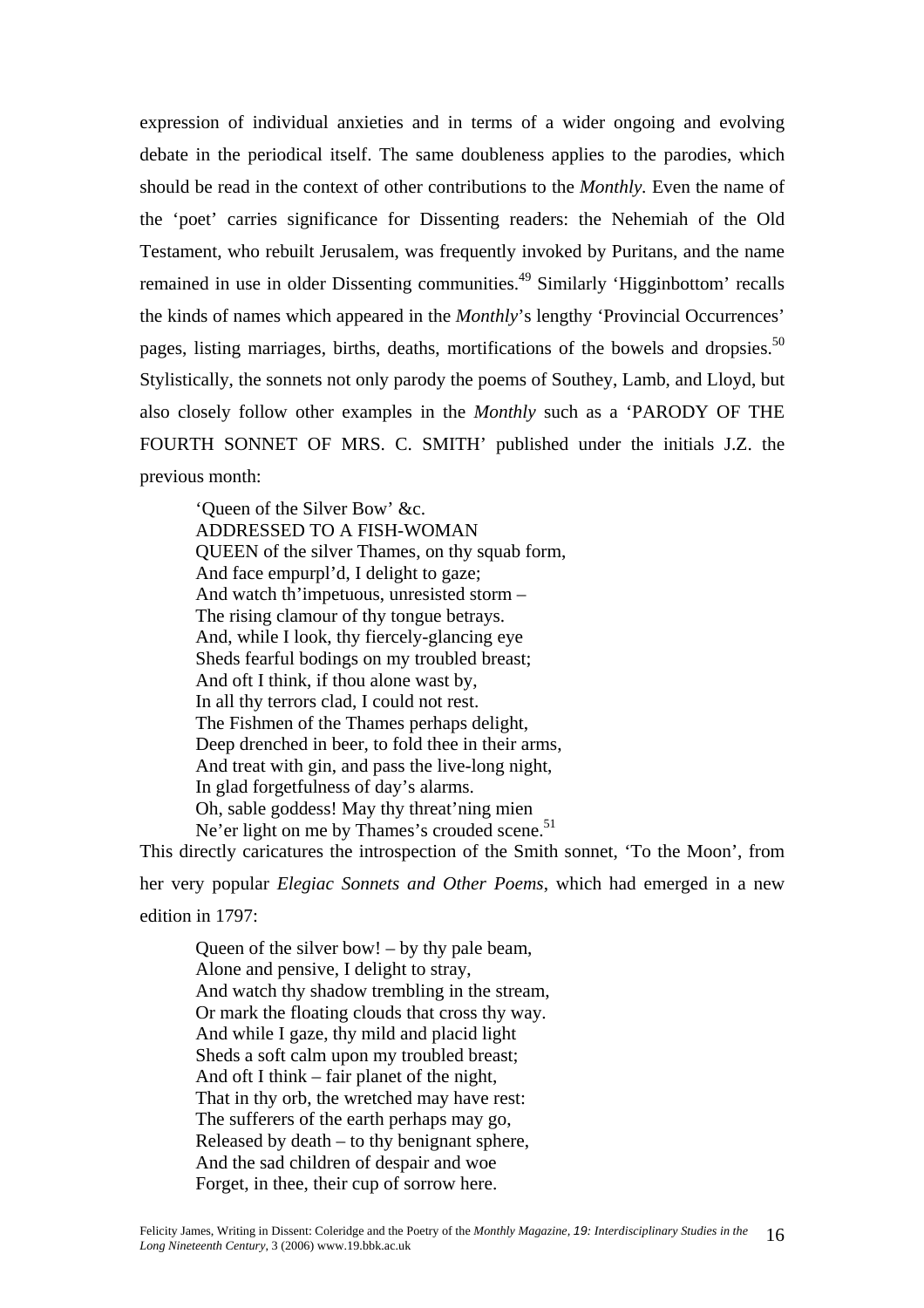Oh! that I soon may reach thy world serene, Poor wearied pilgrim – in this toiling scene!  $52$ 

The way in which the language of sensibility collides with the uncompromisingly urban intrusions of beer and gin and fish-men in the parodic sonnet provides a nice parallel with the similar incongruities of Coleridge's nursery rhyme of sensibility, 'Lamented Jack.' In both it is the comic transposition of the meditative mood which fuels the humour; especially interesting when both appear in the context of 'Original Poetry' pages which *do* use the mode of sensibility and meditation seriously. The Smith parody appeared alongside a poem by Fanny Holcroft against slavery, and several sonnets celebrating natural response, one, in very Smith-like tones, particularly calling attention to 'twilight's sombrous tints'.<sup>53</sup> Moreover, Coleridge had every reason to be reading the poetry pages for October 1797 carefully: they also included Southey's 'Hannah, A Plaintive Tale' and the two poems of friendship by Charles Lamb. The main clue to the date of composition of the Nehemiah Higginbottom sonnets is a letter from Coleridge to his publisher Joseph Cottle dated November 20 1797, which tells him that he has 'sent three mock Sonnets in ridicule of my own, & Charles Lloyd's, and Lamb's, &c. &c.', presumably recently, and very probably – since Southey clearly thought that 'Hannah' was a target – after reading the October edition of the *Monthly*. [54](#page-20-11) Reading the Smith parody and the Nehemiah Higginbottom sonnets alongside one another allows us to see the Coleridge poems functioning on two levels. They not only reflect his response to his literary friendships but also his response to the press, to the periodical context, which may well have had a formative influence on the whole idea of the parodies.

On first reading, both the Smith parody and the Higginbottom sonnets seem to mock the very ethos of sympathetic response proffered by other contributors. Both suggest that the sonnet's mode of meditative introspection might be dangerously close to self-absorption, or self-importance, a selective blindness. The lively, racy Smith parody, for example, seems to revolve around the incapacity of the meditative sonnet to confront reality. The 'doleful egotism' Smith herself defended her poetry against is here turned to comic effect as the would-be sonneteer of sensibility flees his raucous subject. Similarly, Coleridge's egotistic sonneteer is unable actually to engage with the focus of his meditation, the emotions of his subjects:

> And I did pause me on my lonely way, And mus'd me on those wretched ones, who pass O'er the black heath of SORROW. But, alas!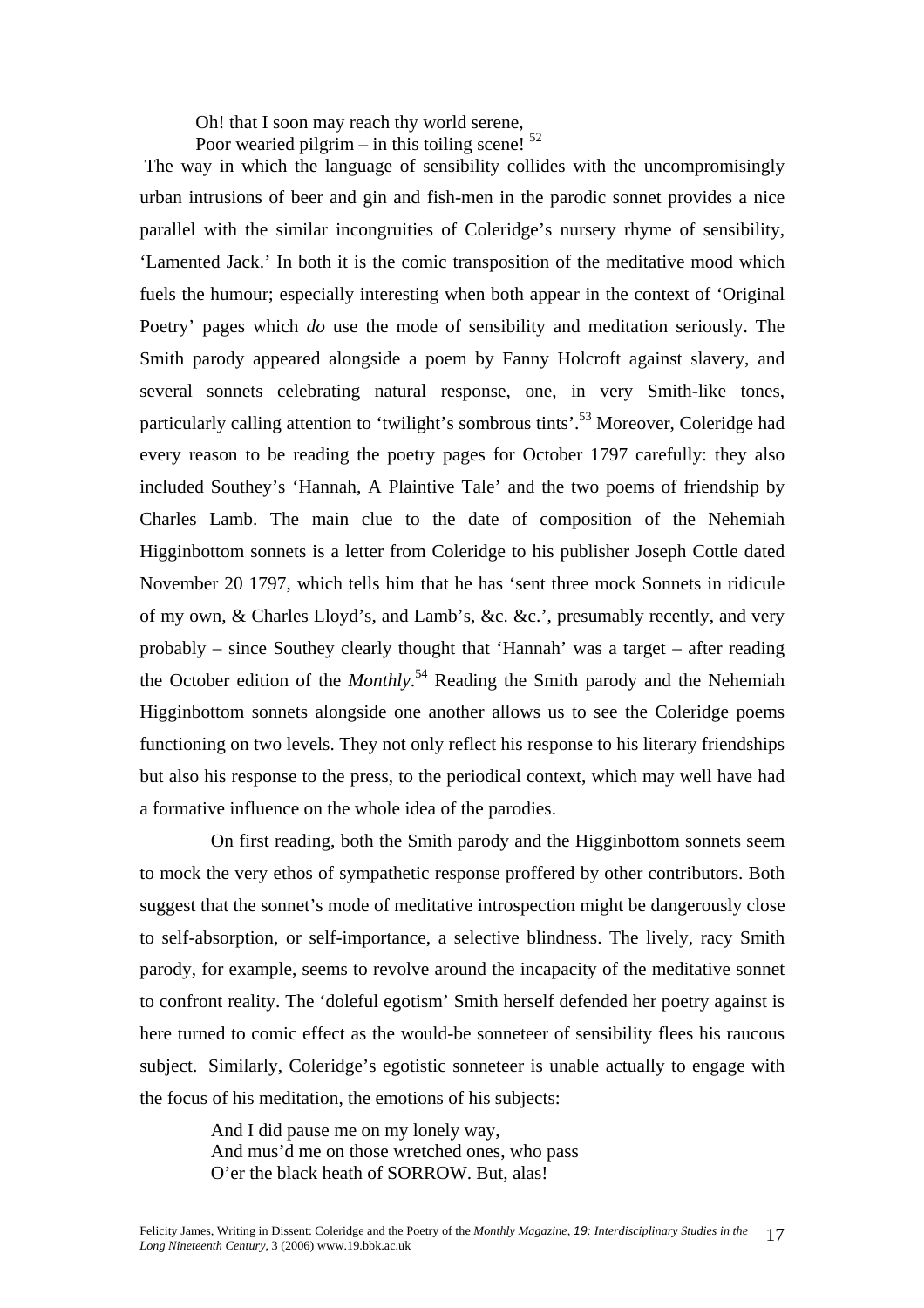# Most of MYSELF I thought...<sup>55</sup>

Moreover, there is a gendered, and a sexualised, aspect to both parodies. The femininity of Smith's original sonnet, underlined by the accompanying illustration (see picture), is crudely re-read by J.Z., who turns the pictured slender figure into a 'squab form', a lusty, gin-drinking virago, whose activities with the fish-men humorously point up the slim line between sensibility and sexuality. The slippage between the two also affects Coleridge's 'Lamented Jack', whose emotional selfexposure has a bawdy physical counterpart:

> And thro' those brogues, still tatter'd and betorn, His hindward charms gleam an unearthly white; As when thro' broken clouds at night's high noon Peeps in fair fragments forth the full-orb'd harvest-moon!<sup>[56](#page-20-40)</sup>

Both these improper interpretations of the self-exposing nature of the sonnet of sensibility demonstrate the parodists' keen awareness of the difficulties of opening the private up to the public gaze; a negotiation which, as Sarah Zimmerman has demonstrated, Smith managed extremely successfully.<sup>57</sup> Paradoxically, the success of her appeal to her audience rested on her apparent disregard for the reader. Turning away from the public gaze, as does the female figure illustrating 'Queen of the Silver Bow', Smith invoked a personally interested sympathy from her readers, who, as the *Monthly* itself commented in 1807, identified with the poet against 'the idle remarks' of the stupid, the unfeeling, or the envious'[.58](#page-20-42) Parodying Smith, and sonneteers in her tradition, is a way of exploiting that success. Both these parodies show how the language and the stance of sensibility might be reinterpreted and renegotiated to appeal to readers in the format of the periodical; manipulating Smith's own strategies of appealing to her audience and working to create a new kind of intimacy with the reader through humour. The parodies at once acknowledge the power of the sonnet – the mode of meditative, private retreat, the performance of intimacy – and simultaneously push against its boundaries, opening it up for questioning.

In terms of the periodical, the questioning, challenging stance of these parodic sonnets functions on two levels. Firstly, it shows us how, even whilst publishing in the 'Original Poetry' pages of the *Monthly*, an individual author might want to distinguish himself from its collective voice, to mark out difference. Like the poetic debates over retreat and social engagement, this reminds us quite how difficult and insecure any attempt at establishing the 'transauthorial' might be. In a larger sense, the parodic sonnets also return us to those ongoing debates in the pages of the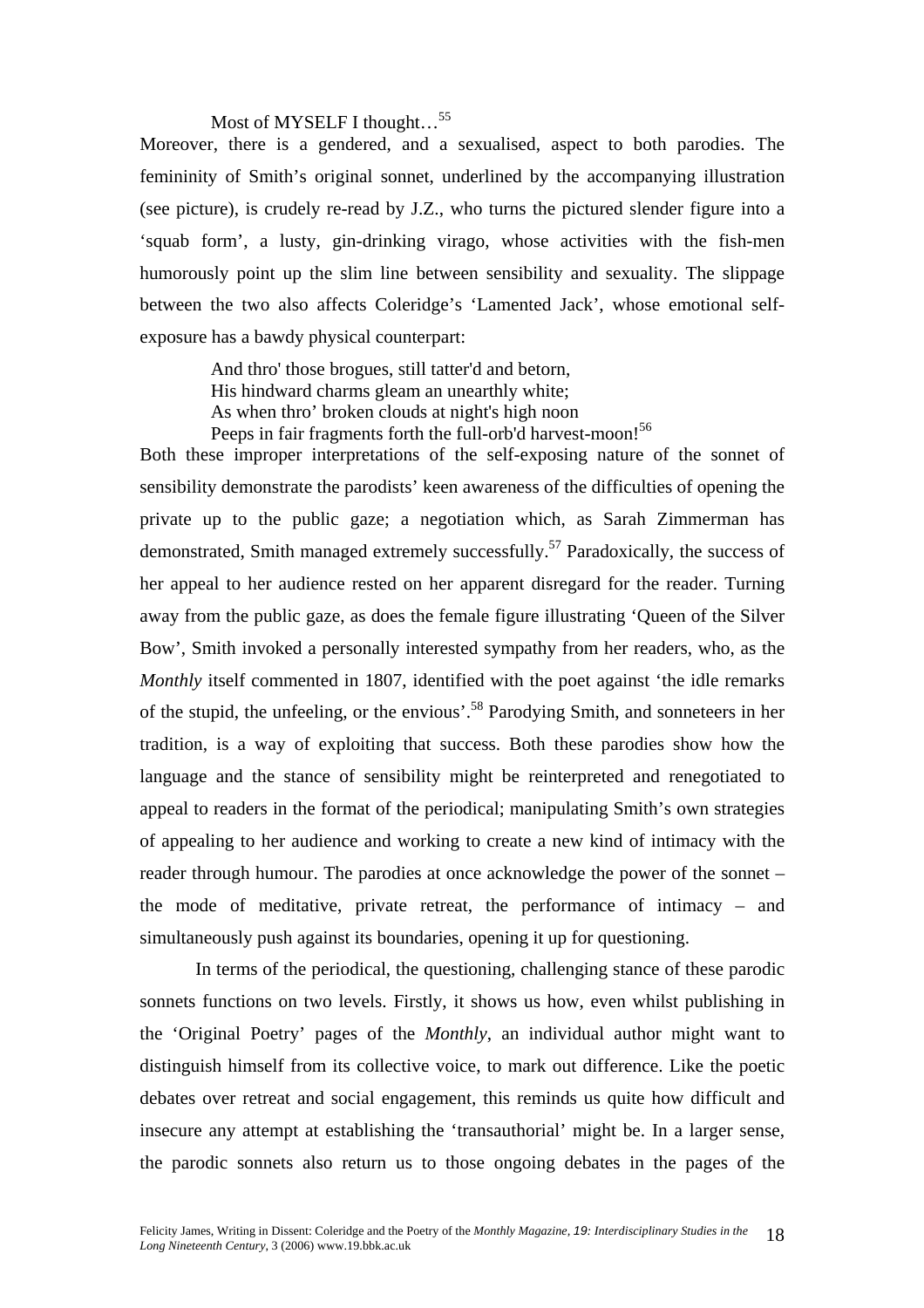*Monthly* throughout the 1790s, concerning private affection and retreat versus social engagement and wider benevolence. But they should not be seen, I would argue, as an attack on the ethos of the *Monthly* but, instead, as an active intervention in these wider debates. The parodies comically magnify the uncertainties and ambivalencies concerning the theme of private affection and retreat which we saw in *Monthly* poems such as 'Reflections on Entering into Active Life'. In their humorous reinterpretations of the sonnet's performance of intimacy they reflect the same sort of anxieties about retirement shown by Coleridge, and, in later years, by Wakefield and Aikin. In their humour, however, they go some way toward deflating those fears. They also work to anticipate and to deflect parodic attacks waged against the magazine by the *Anti-Jacobin*, such as Gillray's visual satire, discussed elsewhere in this issue by Luisa Calè, which targeted the connections between radicalism and sensibility. 'Done well,' comments Graeme Stones, 'parodic prolepsis keeps the self ahead of its own failings,' and the periodical which can contain self-parodic, self-questioning moments shows a similar capacity for change and development.<sup>59</sup>

The parodies might thus be seen not as an exception, a brief comic deviation from the ethos of the *Monthly*, but as an important reflection of its self-questioning stance, and a reminder of the difficulties and complexities of attempting to define the periodical 'voice'. Whereas the Warrington Academy could not contain 'wild and reckless' behaviour, the magazine, this 'New Miscellany', might be seen to be strengthened by this internal interrogation, these parodic and poetic challenges which further its miscellaneous nature. Perhaps, too, the mode of active, questioning reading encouraged here might offer a useful model for present-day critical approaches, and ongoing explorations of the dialogues between author and periodical, literature and the press.

<sup>&</sup>lt;sup>1</sup> Jon Klancher, *The Making of English Reading Audiences, 1790-1832* (Madison: University of Wisconsin Press, 1987), p. 39. 2

 $<sup>2</sup>$  Klancher, p. 22.</sup>

 $3$  Klancher, p. 23.

<sup>4</sup> See M. H. Abrams, *The Mirror and the Lamp: Romantic Theory and the Critical Tradition* (New York: W. W. Norton, 1969), pp. 98-99, and Marjorie Levinson, *Wordsworth's Great Period Poems* (Cambridge: Cambridge University Press, 1986), p. 37.<br><sup>5</sup> Sarah M. Zimmerman, *Romanticism, Lyricism, and History* (New York: State University of New

York Press, 1999), p. xi.<br><sup>6</sup> *Romantic Sociability. Social Networks and Literary Culture in Britain, 1770-1840.* Ed. Gillian

Russell, Clara Tuite (Cambridge: Cambridge University Press, 2002), p. 4.<br><sup>7</sup> Ibid. pp. 14-15.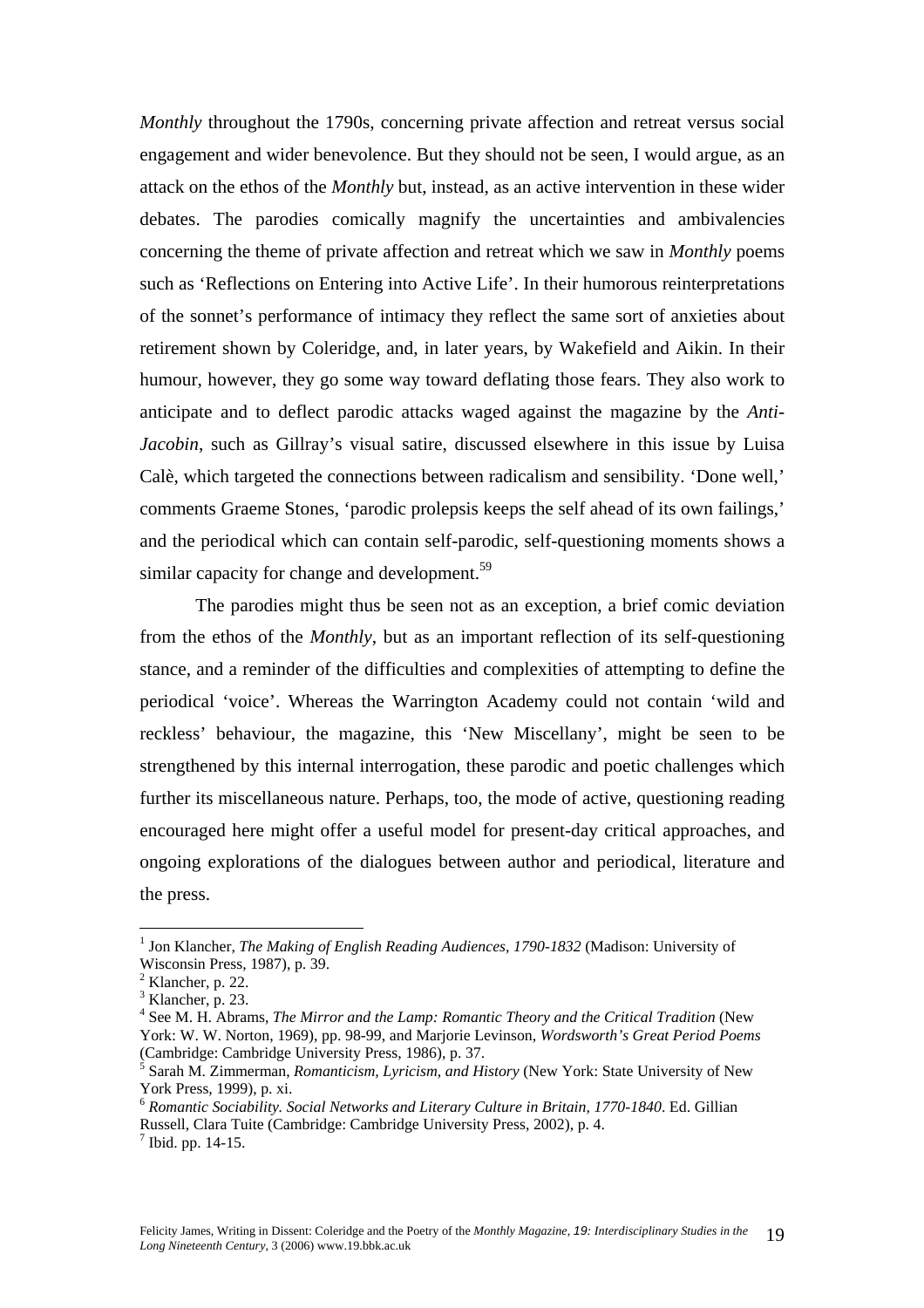8 Laurel Brake and Julie F. Codell, 'Introduction: Encountering the Press,' in *Encounters in the Victorian Press*, ed. by Laurel Brake and Julie F. Codell (Houndmills, Basingstoke: Palgrave Macmillan, 2005), p. 2.

<sup>9</sup> Marilyn Butler, 'Culture's Medium: The Role of the Review,' in *Cambridge Companion to British Romanticism*, ed. by Stuart Curran (Cambridge: Cambridge University Press, 1993), p.126.

<sup>10</sup> To Thomas Poole, 11 April 1796, *Collected Letters of Samuel Taylor Coleridge*, ed. Earl Leslie

Griggs, 6 vols. (Oxford: Clarendon Press, 1956-1971), I, p. 202.<br><sup>11</sup> Michael Scrivener, *Poetry and Reform: Periodical Verse from the English Democratic Press 1792-1824* (Michigan: Wayne State University Press, 1992), p.

<sup>12</sup> The Watchman (The Collected Works of Samuel Taylor Coleridge, vol. 2), ed. Lewis Patton (London and Princeton, 1970), pp. 374-375.

<sup>13</sup> Richard Phillips, *Memoirs of the Public and Private Life of Sir. Richard Phillips* (London: 1808), pp.31-38.

 $14$  Phillips, 71: 'J. Aikin, M.D. a gentleman of universally known literary talents, and to whom its increase of sale subsequently to his editing it, is in a great measure to be attributed' although it is a moot point whether or not Aikin was not editor from the start.<br><sup>15</sup> 'Preface' *Monthly Magazine*, vol. I (Feb-Jun 1796) iv.<br><sup>16</sup> See, for example, Joshua Toulmin, *The Practical Efficacy of the Unitarian Doctrine Considere* 

*a series of letters to the Reverend Andrew Fuller, occasioned by his publication entitled the Calvinistic*  and Socinian systems examined and compared, as to their Moral Tendency. (London: J. Johnson, 1796) which emphasises the 'love and friendship of Christ'.<br><sup>17</sup> William Enfield, *Sermons for the Use of Families. Vol. I. The Fourth Edition. By William Enfield* 

(London: J. Johnson, 1772), p. 32.<br><sup>18</sup> A Report on the State of the Warrington Academy, by the Trustees at their Annual Meeting, 1 July

1762.

<sup>19</sup> H.A. Bright, *A Historical Sketch of Warrington Academy, 1858*, quoted by P. O'Brien, *Warrington Academy 1757-1786: its predecessors and successors* (Wigan: Owl Books, 1989), p. 66. 20 John Aikin, *Evenings at Home; or the juvenile budget opened, consisting of a variety of*

*miscellaneous pieces for the instruction and amusement of youth* 6 vols. (London: J. Johnson, 1792- 96), I, p. 2.

 $21$  Ibid. p. 3.

<sup>22</sup> Bright, *Historical Sketch*, quoted by P. O'Brien, *Warrington Academy 1757-1786: its predecessors and successors* (Wigan: Owl Books, 1989), p. 66.

<sup>23</sup> Jon Mee, *Romanticism, Enthusiasm and Regulation. Poetics and the Policing of Culture in the <i>Romantic Period* (Oxford: Oxford UP, 2003), p. 183-5.

<sup>24</sup> Anne Janowitz, 'Amiable and radical sociability: Anna Barbauld's 'free, familiar conversation'', *Radical Sociability: social networks and literary culture in Britain, 1770-1840* ed. Gillian Russell and Clara Tuite (Cambridge: Cambridge UP, 2002) p. 62.<br>
<sup>25</sup> Monthly Magazine (February 1796), p. 2.<br>
<sup>26</sup> Monthly Magazine (February 1796), p. 45.<br>
<sup>27</sup> Monthly Magazine (February 1796), pp. 43; 54.<br>
<sup>28</sup> Monthly Magazine (F

<sup>30</sup> Kelvin Everest, *Coleridge's Secret Ministry: The Context of the Conversation Poems 1795-1798* (Hassocks: Harvester, 1979) p. 229. 31 Jon Mee, *Romanticism, Enthusiasm and Regulation*. *Poetics and the Policing of Culture in the* 

*Romantic Period* (Oxford: Oxford UP, 2003), p. 156. It is worth pointing out that Mee sees himself as diverging from Everest in the sense that he argues more strongly for a 'stalled' dialectic of retirement and sociability in Coleridge's poetry.<br>
<sup>32</sup> ibid. p. 157.<br>
<sup>33</sup> Kelvin Everest, p. 241.<br>
<sup>34</sup> Monthly Magazine (January 1797).<br>
<sup>35</sup> See, for example, 'Horace, Book I, Epist. 18. Verse 96 to the end', *Monthly Magazine* (

p. 44.

<sup>36</sup> 'To Gilbert Wakefield, A. B., on his Liberation from Prison,' *Monthly Magazine* (June 1801), p. 422.<br><sup>37</sup> Monthly Magazine (June 1801), p. 422.<br><sup>38</sup> 'To John Aikin, M.D,' *Monthly Magazine* (July 1801), p. 513-4.

39 Michael Scrivener, *Poetry and Reform: Periodical Verse from the English Democratic Press 1792- 1824.* (Michigan: Wayne State University Press, 1992), p. 157.